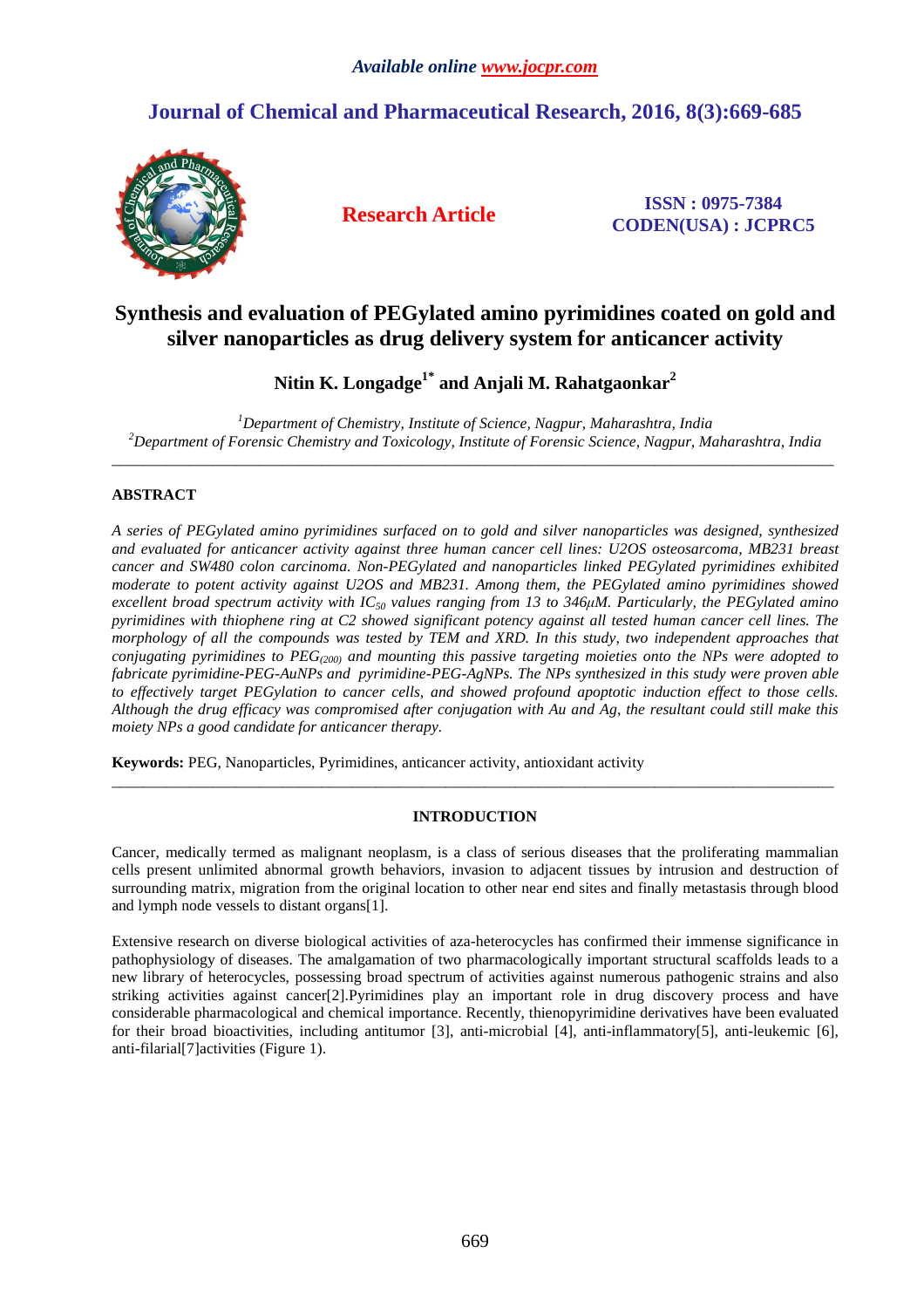

**Fig. 1 Example of pharmacologically important thieophene pyrimidine** 

The combination of different treatments in cancer therapy has drawn massive attention in the last decades due to its superior anticancer ability to single treatment. One of the most useful strategies to achieve this purpose is to design and construct efficient multifunctional nano-platforms[8].

Nanomaterials are typically conjugated to a targeting moiety, thereby permitting preferential accumulation of the drug within specific tissues, individual cancer cells, or to be associated with specific molecules within cancer cells[9].

Meanwhile, the nano-particulate delivery system is believed to increase the stability of the encapsulated or conjugated therapeutical molecules, improve the efficacy, and alleviate the undesired side-effects [10-11]. Active targeting is programmed by engineering nanoparticle with cellular specific targeting moieties, whilst it is difficult to realize without passive targeting, in which poly(ethylene glycol) (PEG) is normally chosen to attenuate the surrounding environment (commonly aqueous or body fluid) to the nanoparticles to protect them from protein absorption and also to prolong the circulation time after administration into the body [12]. Polyethylene glycol (PEG) has been widely utilized in recent cancer research due to its water solubility and bio-compatibility. PEG can be functionalized via the hydroxyl groups[13-14].

We have synthesized various building blocks, scaffolds, and high value intermediates by selective functionalization, generation and derivatization of privileged structures. We have generated important pathways for synthons deemed promising for the syntheses of other important derivatives of pyrimidines. Introduction of substituents like nitro, thiophene and furan moiety is facile. A library of nine PEGylated pyrimidine derivatives surfaced on NPs was evaluated as anticancer agents against human cancer cell lines: U2OS osteosarcoma, MB231 breast cancer and SW480 colon carcinoma. The observations suggested that they could constitute a unique class of inhibitors. Diversity of substitution at various points on the skeleton of PEGylated pyrimidine derivatives leads to significantly modulated selectivity in the active site cavity. The spectroscopic analysis and transmission electron microscopic (TEM) analysis played a pivotal role in characterization.

### **EXPERIMENTAL SECTION**

#### *Chemistry*

#### **Materials and Instrumentations**

Chloroauric acid (HAuCl<sub>4</sub>.4H<sub>2</sub>O) was obtained from Acros Organics (New Jersey, USA), Silver nitrate (AgNO<sub>3</sub>), NaBH<sub>4</sub>, trisodium citrate were procured from Sigma- Aldrich (St. Louis, MO, USA), $\text{PEG}_{200}$  was obtained from SD-Fine chemicals Ltd. (Mumbai, India), all other reagents required for the synthesis of the nanoparticles conjugated PEGylated pyrimidines were of synthesis grade and purchased from Acros Organics, Sigma-Aldrich, Qualigens and SD-Fine Chemicals. All solvents were distilled prior to use. Water purified by a Millipore system was used for making the solutions. Thin-layer chromatography was performed on silica gel G. Melting points were determined by the open capillary method and are uncorrected. Human osteosarcoma cell line, U2OS (ATCC Catalog No. HTB-96, USA) was cultured in RPMI 1640 culture medium supplemented with L-Glutamine, human breast cancer cell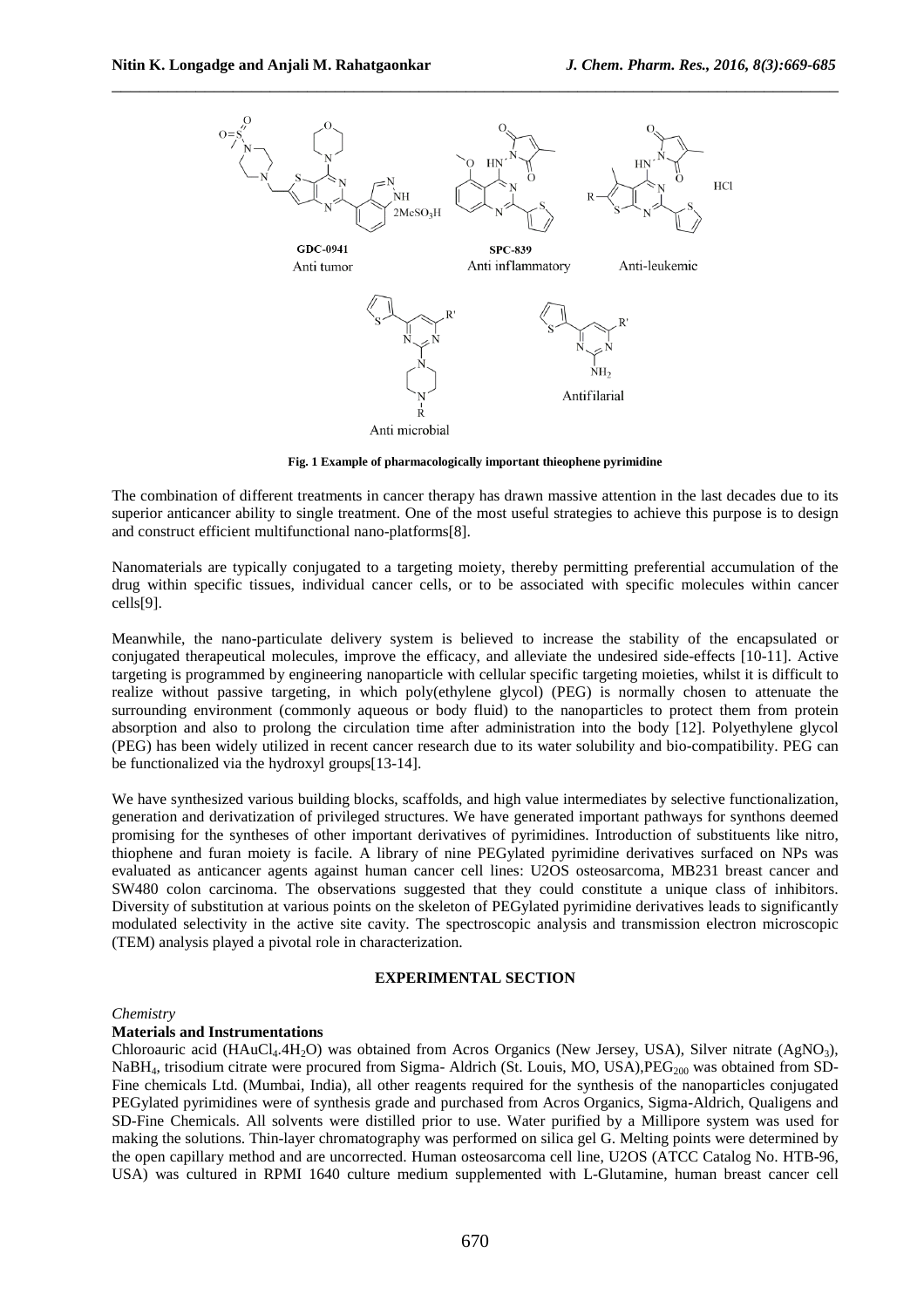MB231 (ATCC Catalog No. HTB-26, USA) were grown in DMEM medium, and colon carcinoma cell line, SW480 (ATCC Catalog No. CCL-228), the base medium for cell lines was ATCC-formulated Leibovitz's L-15 Medium, Catalog No. 30-2008. Alamar blue sodium salt, saline phosphate buffer and 0.25% trypsin-EDTA solution were procured from Sigma-Aldrich.

\_\_\_\_\_\_\_\_\_\_\_\_\_\_\_\_\_\_\_\_\_\_\_\_\_\_\_\_\_\_\_\_\_\_\_\_\_\_\_\_\_\_\_\_\_\_\_\_\_\_\_\_\_\_\_\_\_\_\_\_\_\_\_\_\_\_\_\_\_\_\_\_\_\_\_\_\_\_

Absorption measurements were carried out on Shimadzu UV-1700 Pharma Spec. The FT-IR measurements for samples were carried out using KBr pallets on Shimadzu FT-IR spectrophotometer. The  ${}^{1}H$  NMR spectra and  ${}^{13}C$ NMR spectra were recorded in DMSO- $d_6$ /CDCl<sub>3</sub> on a Bruker Avance II 400 NMR spectrometer. Chemical shifts are reported using TMS as an internal standard. Mass spectra were recorded using a Shimadzu gas chromatograph. Elemental analyses were performed on a Perkin Elmer 2400 instrument. Samples for transmission electron microscope (TEM) were prepared by putting a drop of the colloidal solution on a copper grid coated with a thin amorphous carbon film. Samples were dried and kept under vacuum in desiccators before putting them in a specimen holder. TEM characterization was carried out using a Philips CM-200 electron microscope. Particle size was measured from the TEM micrographs. The particle size was calculated by taking average of at least 100 particles. The X-ray diffraction patterns have been recorded in 20 range from 20 to  $80^{\circ}$  on Philips (Holland) automated X-ray powder diffractometer. The operating target voltage was 35kV and tube current was 20mA. The scanning speed was 0.5 2 θ/min. Radiation used was Cu-k of wavelength1.54056 Å provided with a monochromator for filtering β radiations to reduce noise due to white radiations and to increase the resolution. The values of interplaner spacing (d) corresponding to Bragg reflections (2θ) were obtained. Indexing and calculations of unit cell parameters were performed with the help of Powder-X-Software[15-17].

### **Synthesis of 1-(4-nitrothiophen-2-yl)ethanone(1a)**

In a 125mL conical flask, 1.5mL 2-acetyl thiophene **1** ( $R_f$ = 0.74) and approximately 4.0mL of concentrated sulfuric acid (drop-wise) was added, the reaction mixture was continued to cool in the ice bath. After complete addition of sulfuric acid, approximately 2.0 mL concentrated nitric acid was added drop- wise. The reaction mixture was kept at room temperature for fifteen minutes; it was poured in 100mL of ice cold water. The product was isolated by vacuum filtration, washed with ice cold water (20 mL). The crude material **1a** was purified by recrystallization from a small volume (~ 10 mL) of hot methanol ( $R_f$ = 0.95). Light brown solid, yield 52 %; m.p.: 126<sup>0</sup>C; IR (KBr)  $λ_{max}/cm^{-1}$ : 2915 (-CH<sub>3</sub>), 1680 (-C=O), 1520 (-NO<sub>2</sub>); <sup>1</sup>H NMR (400 MHz, CDCl<sub>3</sub>/DMSO-d<sub>6</sub>,  $\Box$ , ppm): δ 2.5 (s, 3H, -CH<sub>3</sub>), 8.13 (s, 1H, Thiophene-H<sub>c</sub>), 8.54(s, 1H, Thiophene-H<sub>e</sub>); <sup>13</sup>C NMR (100 MHz, CDCl<sub>3</sub>/DMSO-d<sub>6</sub>, ppm): δ 26.8, 125.1, 132.7, 145.0, 148.1, 190.6; GCMS (m/z): 171 (M<sup>+</sup>); Anal. calcd. forC<sub>6</sub>H<sub>5</sub>NO<sub>3</sub>S: C: 42.10, H: 2.94, N: 8.18; Found: C: 42.06, H: 2.90, N: 8.16.

### **Synthesis of 3,3-bis(methylthio)-1-(thiophen-2-yl)prop-2-en-1-one (2)**

An ice chilled solution of 2-acetyl thiophene **1** (3 mL, 28 mmol) in dry toluene (50 mL) was treated with NaH (2.3 g, 2 mmol) and the mixture was stirred at  $0^{\circ}$ C for 10 min., carbon disulphide (2.52 mL, 1.5 mmol) and methyl iodide (5.23 mL, 3 mmol) were added to the cold solution drop wise over a period of 20 min. The mixture was kept below 10°C. After the mixture was stirred for 24 h at room temperature ( $R_f = 0.75$ ), a small amount of crash ice was added. The toluene was removed at reduced pressure and the residue was portioned between water and chloroform. The organic layer was dried  $(Na_2SO_4)$  and evaporated at reduced pressure. The residue was recrystallized from absolute alcohol to furnish 3,3-bis(methylthio)-1-(thiophen-2-yl)prop-2-en-1-one as yellow needles ( $R_f= 0.60$ ) displayed in Scheme 1.

Yellow needles solid, yield 67 %; m.p.:  $110^0C$ ; IR (KBr)  $\lambda_{\text{max}}/\text{cm}^{-1}$ : 3104 (CH=C), 2988, 2916 (-S-CH<sub>3</sub>), 1745 (-C=O), 1071 (C-S); <sup>1</sup>H NMR (400 MHz, CDCl<sub>3</sub>/DMSO-d<sub>6</sub>,  $\delta$ , ppm):  $\delta$  2.51 (s, 3H, -SCH<sub>3</sub>), 2. 61 (s, 3H, -SCH<sub>3</sub>), 6.67 (s, 1H, -CH-), 7.13-7.14 (t, 1H, *J*=3.8, Thiophene-H<sub>d</sub>), 7. 63-7.64 (d, 1H, *J*=4, Thiophene-H<sub>c</sub>), 7.72-7.80 (d, 1H, J=4.12, Thiophene-H<sub>e</sub>); <sup>13</sup>C NMR (100 MHz, CDCl<sub>3</sub>/DMSO-d<sub>6</sub>, ppm): δ 17.65, 108.05, 129.0, 130.15, 132.64, 139.57, 165.68, 180.45; GCMS (m/z): 229 (M<sup>+</sup>); Anal. calcd. forC<sub>9</sub>H<sub>10</sub>OS<sub>3</sub>: C: 46.92, H: 4.38, S: 41.76; Found: C: 46.86, H: 4.32, S: 41.70.

H  
\n
$$
^{dH}C
$$
 SCH<sub>3</sub> Ha  
\n $^{eH}C$  SCH<sub>3</sub> Ha  
\nC- $C-C$   
\nC-H<sub>3</sub> G-H<sub>4</sub> H<sub>2</sub> SCH<sub>3</sub> Ha  
\nC-C-C-C  
\n $^{eH}C$  SCH<sub>3</sub> Ha  
\nC-C-C  
\n $^{eH}C$  SCH<sub>3</sub> Ha  
\nC-H<sub>4</sub> SCH<sub>3</sub> Ha  
\nC-C-C  
\n $^{eH}C$  SCH<sub>3</sub> Ha  
\n $^{eH}C$  SCH<sub>3</sub> Ha  
\n $^{eH}C$  SCH<sub>4</sub> Ha  
\n $^{eH}C$  SCH<sub>3</sub> Ha  
\n $^{eH}C$  SCH<sub>3</sub> Ha  
\n $^{eH}C$  SCH<sub>4</sub> Ha  
\n $^{eH}C$  SCH<sub>3</sub> Ha

**Scheme 1 Synthesis of3,3-bis(methylthio)-1-(thiophen-2-yl)prop-2-en-1-one2**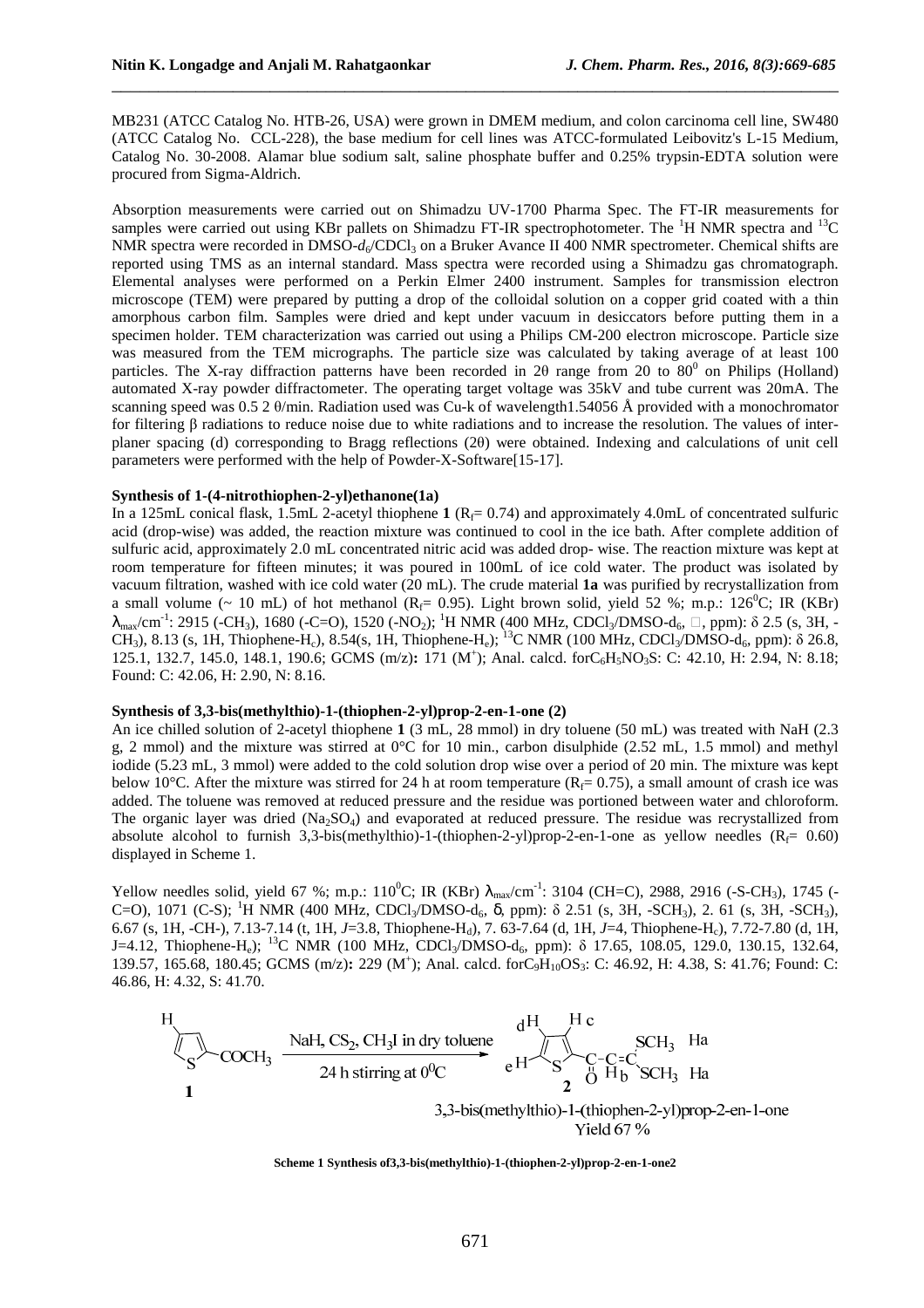### **Synthesis of 4-(methylthio)-6-(thiophen-2-yl)pyrimidin-2-amine (3a)**

3,3-bis(methylthio)-1-(thiophen-2-yl)prop-2-en-1-one (2 mmol) was dissolved in DMF (20 mL) at room temperature then guanidine carbonate (0.192 g, 2 mmol) and NaH (0.55 g, 4 mmol) were added. The solution ( $R_f = 0.88$ ) was refluxed for 6 h. The mixture was cooled and poured into ice cold water (50 mL). The solid obtained was filtered off, dried, and purified using column chromatography on silica gel  $(60x120)$  with ethyl acetate–hexane  $(3:7)$  mixture as eluent. The product (Scheme 2) ( $R_f$ = 0.61) was obtained as off-white solid, yield 86 %; m.p.: 180<sup>0</sup>C; IR (KBr)  $\lambda_{\text{max}}/\text{cm}^{-1}$ : 3400, 3325 (-NH<sub>2</sub>), 2915 (-CH<sub>3</sub>), 1610 cm<sup>-1</sup> (-C=C- in aromatic ring); <sup>1</sup>H NMR (400 MHz, CDCl3/DMSO-d6, δ, ppm): δ 2.45 (s, 3H, -SCH3), 5.04 (s, 2H, -NH2), 6.76 (s, 1H, Ar-H), 7.01-7.04 (t, 1H, *J*= 4.72, Thiophene-H<sub>d</sub>), 7.30-7.32 (d, 1H, *J*= 4.8, Thiophene-H<sub>e</sub>), 7.560-7.569 (d, 1H, *J*= 3.36, Thiophene-H<sub>e</sub>); <sup>13</sup>C NMR (100 MHz, CDCl3/DMSO-d6, ppm): δ 14.17, 102.93, 126.71, 128.08, 129.01, 142.56, 157.93, 162.23, 171.56; GCMS (m/z): 223 (M<sup>+</sup>); Anal. calcd. forC<sub>9</sub>H<sub>9</sub>N<sub>3</sub>S<sub>2</sub>: C: 48.40, H: 4.06, N: 18.82; Found: C: 48.42, H: 4.04, N: 18.78.The physicochemical data is depicted in Table 1.

\_\_\_\_\_\_\_\_\_\_\_\_\_\_\_\_\_\_\_\_\_\_\_\_\_\_\_\_\_\_\_\_\_\_\_\_\_\_\_\_\_\_\_\_\_\_\_\_\_\_\_\_\_\_\_\_\_\_\_\_\_\_\_\_\_\_\_\_\_\_\_\_\_\_\_\_\_\_



4-(methylthio)-6-(thiophen-2-yl)pyrimidin-2-amine **Yield 86%** 

**Scheme 2 Synthesis of 4-(methylthio)-6-(thiophen-2-yl)pyrimidin-2-amine3a** 

**Table 1 Physical characterization data of substituted pyrimidine derivatives 3a-c** 

| Entry          | Product                                                          | Mol. Weight | Yield (%) | m.p. $(^{\circ}C)$ | Mol. Formula        |
|----------------|------------------------------------------------------------------|-------------|-----------|--------------------|---------------------|
| 3a             | s<br>N<br>$H_2N$<br>$N =$<br>SCH <sub>3</sub>                    | 223         | 86        | 170                | $\rm{C_9H_9N_3S_2}$ |
| 3 <sub>b</sub> | NO <sub>2</sub><br>s<br>N<br>$H_2N$<br>$N =$<br>SCH <sub>3</sub> | 268         | 82        | 130                | $C_9H_8N_4O_2S_2$   |
| 3c             | n<br>N<br>$H_2N$<br>$N =$<br>SCH <sub>3</sub>                    | 207         | 83        | 180                | $C_9H_9N_3OS$       |

### **Synthesis of 4-(methylthio)-6-(4-nitrothiophen-2-yl)pyrimidin-2-amine (3b)**

3,3-bis(methylthio)-1-(4-nitrothiophen-2-yl)prop-2-en-1-one (2 mmol) was dissolved in DMF (20 mL) at room temperature then guanidine carbonate (0.192 g, 2 mmol) and NaH (0.55 g, 4 mmol) were added. The solution was refluxed for 8 h. The mixture was cooled and poured into ice cold water (50 mL) and extracted with ethyl acetate (2x25 mL) evaporated at room temperature to obtain solid which was purified using column chromatography on silica gel (60x120) with ethyl acetate–hexane (2:8) mixture as eluent. The product was obtained asBrown solid, yield 72%, m.p. 195 <sup>0</sup>C; (KBr)  $\lambda_{\text{max}}/\text{cm}^{-1}3410$ , 3320 (-NH<sub>2</sub>), 2910 (-CH<sub>3</sub>), 1600 cm<sup>-1</sup> (-C=C- in aromatic ring), 1520  $(-NO<sub>2</sub>)$ ; <sup>1</sup>H-NMR (400 MHz, CDCl<sub>3</sub>/DMSO-d<sub>6</sub>, δ, ppm) δ 2.64 (s, 3H, -SCH<sub>3</sub>), 4.80 (s, 2H, -NH<sub>2</sub>), 6.70 (s, 1H, Ar-H), 7.46-7.47 (d, 1H, *J*= 4.48, Thiophene-H<sub>e</sub>), 7.53-7.54 (d, 1H, *J*= 3.4, Thiophene-H<sub>f</sub>), <sup>13</sup>C-NMR (CDCl<sub>3</sub>/DMSO $d_6$ ) δ 107.4, 118.5, 130.7, 143.2, 148.7, 160.9, 162.9, 171.3, GCMS (m/z)**:**268 (M<sup>+</sup>); Anal. for C<sub>9</sub>H<sub>8</sub>N<sub>4</sub>O<sub>2</sub>S<sub>2</sub> (268) Calcd.: C, 40.29; H, 3.01; N, 20.88%. Found: C, 40.27; H, 3.05; N, 20.84%.

### **Synthesis of 4-(furan-2-yl)-6-(methylthio)pyrimidin-2-amine (3c)**

1-(furan-2-yl)-3,3-bis(methylthio)prop-2-en-1-one (2 mmol) was dissolved in DMF (20 mL) at room temperature then guanidine carbonate (0.192 g, 2 mmol) and NaH (0.55 g, 4 mmol) were added. The solution was refluxed for 6 h. The mixture was cooled and poured into ice cold water (50 mL). The solid obtained was filtered off, recrystallized with ethanol and purified using column chromatography on silica gel (60x120) with ethyl acetate–hexane (3:7) mixture as eluent. The product was obtained as Brown solid, yield 83%, m.p. 180  $^0C$ ; (KBr)  $\lambda_{\text{max}}/\text{cm}^{-1}$ 3380, 3200 (-NH<sub>2</sub>), 2920 (-CH<sub>3</sub>), 1590 cm<sup>-1</sup> (-C=C- in aromatic ring); <sup>1</sup>H-NMR (400 MHz, CDCl<sub>3</sub>/DMSO-d<sub>6</sub>, δ, ppm) δ 2.57 (s,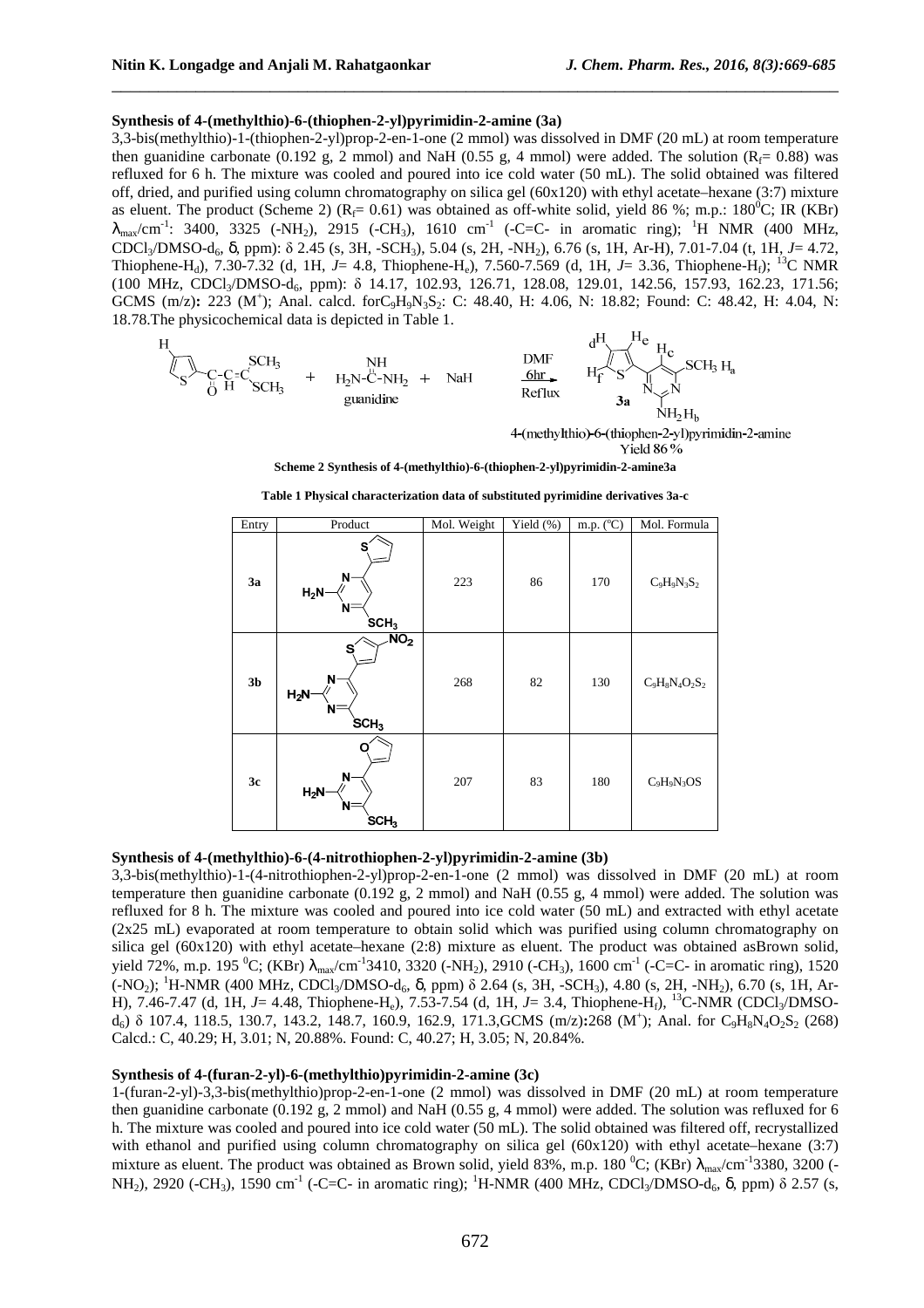Amide Linkage

3H, -SCH3), 4.91 (s, 2H, -NH2), 6.36 (s, 1H, Ar-H), 7.08-7.11 (t, 1H, *J*= 4.72, Thiophene-Hd), 7.62-7.68 (dd, 1H, *J*= 4.68, 3.16, Thiophene-H<sub>e</sub>),7.95-7.99 (dd, 1H, *J*= 4.8, 3.12, Thiophene-H<sub>f</sub>) <sup>13</sup>C-NMR (CDCl<sub>3</sub>/DMSO-d<sub>6</sub>) δ 14.38, 107.19, 112.14, 143.02, 157.18, 162.89, 166.36, 171.22,GCMS (m/z)**:**207 (M<sup>+</sup> ); Anal. for C9H9N3OS (207) Calcd.: C, 52.16; H, 4.38; N, 20.27%. Found: C, 52.17; H, 4.40; N, 20.25%.

\_\_\_\_\_\_\_\_\_\_\_\_\_\_\_\_\_\_\_\_\_\_\_\_\_\_\_\_\_\_\_\_\_\_\_\_\_\_\_\_\_\_\_\_\_\_\_\_\_\_\_\_\_\_\_\_\_\_\_\_\_\_\_\_\_\_\_\_\_\_\_\_\_\_\_\_\_\_

### Synthesis of hydroxycarboxy poly ethylene glycol (HO-PEG<sub>200</sub>COOH)

Poly ethylene glycol (28.0mmole, 5mL) was dissolved in 20 mL of dry CH<sub>2</sub>Cl<sub>2</sub>. To this solution was added THF containing maleic anhydride (56.0mmole, 0.54mg) and pyridine (56.0mmole, 0.46mL). The mono acid derivative of poly (ethylene glycol) 200 was used without purification shown in Scheme 3.



**Scheme 3 Synthesis of hydroxycarboxy poly ethylene glycol (HO-PEG200COOH)** 

### **Synthesis of N-Terminal of PEGylated-4-(methylthio)-6-(thiophen-2-yl) pyrimidin-2-amine (4a)**

The mono acid derivative of carboxohydroxy PEG (HO-PEG<sub>200</sub>COOH) (28.0mmole) was activated with 1:2 molar equivalent of 4-(methylthio)-6-(thiophen-2-yl)pyrimidin-2-amine (**3a**) (46.0mmole). N, N dicyclocarbidiimide (46.0mmole) was dissolved in dichloromethane. (Scheme 4, Table 2) The solution was stirred for 24 h at room temperature. A syrupy resin obtained was dried under vacuum. The resin was dissolved in 15 mL of acetone. A white precipitate of dicyclohexylurea (DCU) appeared was discarded and filtrate was collected. The final filtrate was evaporated to afford the product. TLC in (methanol: ethyl acetate 7:3) was performed to check the presence of DCU. It showed a negative result. This negative result was confirmed by IR spectra. A complete amino group capping was indicated by a negative dye test.

The resin was dried in vacuum for IR,  ${}^{1}H$  NMR,  ${}^{13}C$  NMR and Mass characterization. At this stage the resin did not stick anymore to the glass wall. IR spectrum of resin showed the characteristic absorption band PEG ether backbone (1120 cm<sup>-1</sup>) and absorption bands 1720 and 1625 cm<sup>-1</sup> for the ester and amid bond respectively (C=O).Syrupy liquid, yield 96 %; density: 1.154cm<sup>3</sup>; IR (KBr)  $\lambda_{max}/cm^{-1}$ : 3395 (-OH, -NH),2920 (-CH<sub>2</sub>-PEG),2885 (-CH<sub>3</sub>), 1720 and 1625 cm<sup>-1</sup> for the ester and amid bond (-C=O, PEG); <sup>1</sup>H NMR (400 MHz, CDCl<sub>3</sub>/DMSO-d<sub>6</sub>, δ, ppm): δ 2.52 (s, 3H, -SCH3), 3.22-4.55 (m, multiple-H-PEG), 5.67 (s, 1H, -NH), 6.78 (s, 1H, Ar-H), 7.12-7.13 (t, 1H, *J* = 4.28,Thiophene-H), 7.22-7.56 (dd, 1H,*J*= 5.28, 3.2,Thiophene-H), 7.70-7.73 (dd, 1H, *J* = 4.96, 3.52 Thiophene-H); <sup>13</sup>C NMR (100 MHz, CDCl<sub>3</sub>/DMSO-d<sub>6</sub>, δppm): δ 12.56, 61.38, 64.38, 68.79, 70.44, 113.30, 127.39, 128.26, 129.32, 141.33, 146.76, 161.65, 164.86, 165.23, 169.29; GCMS (m/z): 503 (M<sup>+</sup>), Molecular formula: PEG-C<sub>9</sub>H<sub>8</sub>N<sub>3</sub>S<sub>2</sub>.



**Scheme 4 Synthesis of N-Terminal of PEGylated-4-(methylthio)-6-(thiophen-2-yl) pyrimidin-2-amine 4a** 

### **Synthesis of PEGylated-4-(methylthio)-6-(4-nitrothiophen-2-yl)pyrimidin-2-amine (4b)**

The mono acid derivative of carboxohydroxy PEG (HO-PEG<sub>200</sub>COOH) (28.0mmole) was activated with 1:2 molar equivalent of 4-(methylthio)-6-(4-nitrothiophen-2-yl)pyrimidin-2-amine (**3b**) (46.0mmole). N, N dicyclo carbidiimide (46.0mmole) was dissolved in dichloromethane. The solution was stirred for 24 h at room temperature. A syrupy resin obtained was dried under vacuum. The resin was dissolved in 15 mL of acetone. A white precipitate of dicyclohexylurea (DCU) appeared was discarded and filtrate was collected. The final filtrate was evaporated to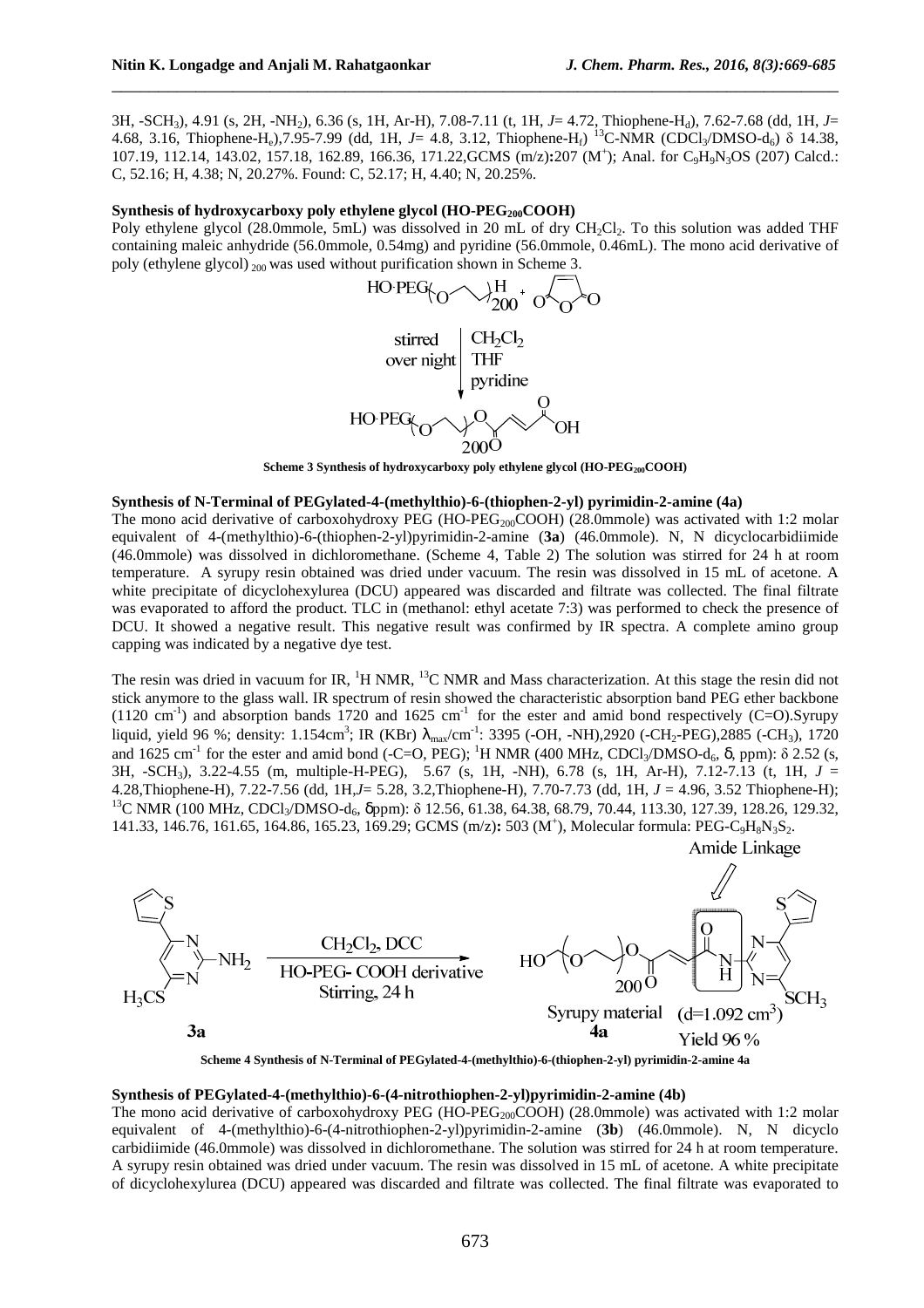afford the product syrupy liquid, yield 85 %; density: 1.022cm<sup>3</sup>; IR (KBr)  $\lambda_{\text{max}}/\text{cm}^{-1}$ : 3440 (-OH, -NH), 2915 (-CH<sub>2</sub>-PEG), 2895 (-CH<sub>3</sub>), 1715 and 1620 cm<sup>-1</sup>for the ester and amid bond (-C=O, PEG), 1525 (-NO<sub>2</sub>); <sup>1</sup>H NMR (400 MHz, CDCl<sub>3</sub>/DMSO-d<sub>6</sub>, δ, ppm): δ 2.22 (s, 3H, -SCH<sub>3</sub>), 3.53-4.34 (m, multiple-H-PEG), 5.32 (s, 1H, -NH), 6.52 (s, 1H, Ar-H), 8.01-8.02 (d, 1H, *J*=4.36,Thiophene-H), 8.28-8.29 (d, 1H, *J* = 3.76,Thiophene-H); <sup>13</sup>C NMR (100 MHz, CDCl3/DMSO-d6, δ ppm): δ 13.93, 61.13-61.28, 64.10-64.26, 68.89, 69.96-70.31, 114.32, 118.65, 130.46, 143.23, 148.21, 149.16, 161.85, 162.51, 164.96, 165.41, 169.49; GCMS (m/z)**:** 548 (M<sup>+</sup> ), Molecular formula: PEG- $C_9H_7N_4O_2S_2.$ 

\_\_\_\_\_\_\_\_\_\_\_\_\_\_\_\_\_\_\_\_\_\_\_\_\_\_\_\_\_\_\_\_\_\_\_\_\_\_\_\_\_\_\_\_\_\_\_\_\_\_\_\_\_\_\_\_\_\_\_\_\_\_\_\_\_\_\_\_\_\_\_\_\_\_\_\_\_\_

### **Synthesis of PEGylated- 4-(furan-2-yl)-6-(methylthio)pyrimidin-2-amine (4c)**

The mono acid derivative of carboxohydroxy PEG (HO-PEG<sub>200</sub>COOH) (28.0mmole) was activated with 1:2 molar equivalent of 4-(furan-2-yl)-6-(methylthio)pyrimidin-2-amine (3c) (46.0mmole). N, N dicyclocarbidiimide (46.0mmole) was dissolved in dichloromethane. The solution was stirred for 24 h at room temperature. A syrupy resin obtained was dried under vacuum. The resin was dissolved in 15 mL of acetone. A white precipitate of dicyclohexylurea (DCU) appeared was discarded and filtrate was collected. The final filtrate was evaporated to afford the product syrupy liquid, yield 88 %; density: 1.260cm<sup>3</sup>; IR (KBr)  $\lambda_{max}/cm^{-1}$ : 3320(-OH, -NH), 2925 (-CH<sub>2</sub>-PEG), 2850 (-SCH<sub>3</sub>), 1720 and 1625 cm<sup>-1</sup> for the ester and amid bond (-C=O, PEG); <sup>1</sup>H NMR (400 MHz, CDCl3/DMSO-d6, δ, ppm): δ 2.09 (s, 3H, -SCH3), 3.51-4.27 (m, multiple-H-PEG), 4.81 (s, 1H, -NH), 6.07 (s, 1H, Ar-H), 6.47-6.48 (t, 1H, Furan-H), 7.19-7.25 (dd, 1H, J=3.48, 4.24 Furan -H), 7.42-7.48 (dd, 1H, *J* = 4.8, 3.44 Furan -H); <sup>13</sup>C NMR (100 MHz, CDCl<sub>3</sub>/DMSO-d<sub>6</sub>, ppm): δ 13.85, 60.29-72.34, 107.53, 111.89, 114.11, 141.96, 148.83, 156.85, 165.30, 166.50, 168.80, 169.00, 169.82; GCMS (m/z)**:** 487 (M<sup>+</sup> ), Molecular formula: PEG- C9H8N3SO.

### **Preparation of colloidal gold and silver nanoparticles**

Gold chloride (4%) solution and 1% sodium citrate solution were made in deionized  $H_2O$  (DIH<sub>2</sub>O). One liter of the 4% gold chloride solution was under reflux during the addition of 80 mL of sodium citrate solution. The addition of sodium citrate solution to the gold chloride initiated a series of reduction reactions characterized by changes in the color of the initial gold chloride solution. After particle synthesis, the solution was cooled to room temperature; the gold nanoparticles were concentrated by centrifugation of the reaction mixture at 16000 rpm for 30min at room temperature, and then were collected for further characterization.

In a 1L flask, a solution of 90 mg AgNO<sub>3</sub> in 500mL of triply distilled H<sub>2</sub>O was brought to boiling with rapid stirring. To this solution was added 10mL of 1% sodium citrate. The reaction mixture was boiled for 30min, and then it was diluted up to 420mL. A series of reduction reactions were characterized by changes in the color. The AgNPs were concentrated by centrifugation of the reaction mixture at 10,000 rpm for 10min twice, and then were collected. All nanoparticles were stored at room temperature in dark bottles and were generally used within 1-2 months after preparation.

### **Surface functionalization of gold/silver nanoparticles with pegylated pyrimidine (5a-f)**

PEGylated-pyrimidine prepared as described in the preceding section was added to the aqueous dispersion of gold/silver nanoparticles and the reaction was carried out for conjugation of the fluorescence dye to the gold surface through the alcoholic functionality at room temperature (Table 2, Scheme 5). Fluorescent conjugated nanoparticles were separated from free pyrimidine PEG hydroxyl group by centrifugation with several washings. Attachment of PEGylated pyrimidine onto the surface of gold/silver nanoparticles was confirmed by the fluorescence that was observed by UV-Visible spectrophotometer.



**Scheme 5 Synthesis of PEGylated-pyrimidines and surface passivation onto gold and silver nanoparticles 5**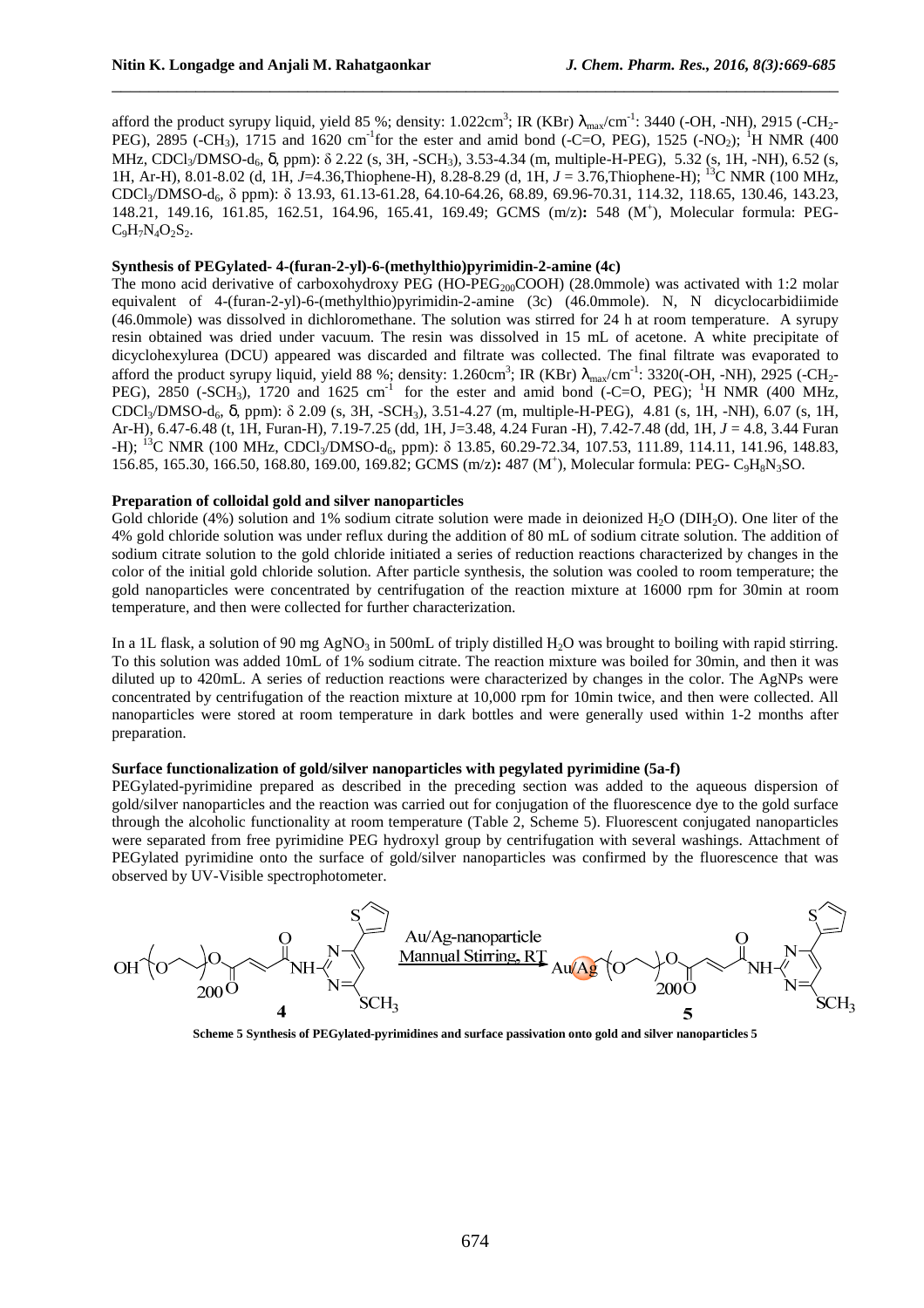| S. No.         | <b>Structures of PEGylated Pyrimidines</b>                                                                                                                                                                                                                                                                                                                                                                                                                  | Density (d) in $cm3$ |
|----------------|-------------------------------------------------------------------------------------------------------------------------------------------------------------------------------------------------------------------------------------------------------------------------------------------------------------------------------------------------------------------------------------------------------------------------------------------------------------|----------------------|
| 4a             | S<br>$N-$<br>$H_0 \rightarrow 0 \rightarrow 0$<br>$200$ <sup>Ö</sup><br>$\overleftarrow{\text{SCH}_3}$                                                                                                                                                                                                                                                                                                                                                      | 1.154                |
| 4 <sub>b</sub> | NO <sub>2</sub><br>S<br>$\mathsf{N}$<br>$H_0 \sim 10^{-10}$<br>N<br>H<br>N<br>$200^{\circ}$<br>$SCH_3$                                                                                                                                                                                                                                                                                                                                                      | 1.022                |
| 4c             | ပူ<br>$N-$<br>HO <sup>2</sup><br>N<br>H<br>$200$ <sup>Ö</sup><br>SCH <sub>3</sub>                                                                                                                                                                                                                                                                                                                                                                           | 1.126                |
| 5a             | $N -$<br>)o.<br>$A\cup B$<br>N<br>H<br>Ń<br>$200$ Ö<br>$SCH_3$                                                                                                                                                                                                                                                                                                                                                                                              | 1.134                |
| 5 <sub>b</sub> | $\overline{\text{NO}}_2$<br>$\begin{picture}(180,170)(-6,0) \put(0,0){\line(1,0){150}} \put(15,0){\line(1,0){150}} \put(15,0){\line(1,0){150}} \put(15,0){\line(1,0){150}} \put(15,0){\line(1,0){150}} \put(15,0){\line(1,0){150}} \put(15,0){\line(1,0){150}} \put(15,0){\line(1,0){150}} \put(15,0){\line(1,0){150}} \put(15,0){\line(1,0){150}} \put(15,0){\line(1,$<br>$\mathbf{N}$<br>$A\rightarrow O$<br>$200^{0}$<br>$\operatorname{\mathsf{SCH}}_3$ | 1.134                |
| 5c             | ဂူ<br>Ņ<br>$\sim$ o.<br>$Au$ o (o<br>N<br>H<br>$200^{O}$<br>$\mathrm{SCH}_3$                                                                                                                                                                                                                                                                                                                                                                                | 1.108                |
| ${\bf 5d}$     | S<br>N<br>Ag<br>N<br>H<br>N<br>$200^{\circ}$<br>$SCH_3$                                                                                                                                                                                                                                                                                                                                                                                                     | $1.11\,$             |
| 5e             | $\overline{\text{NO}}_2$<br>S<br>N-<br>(Ag<br>N<br>$200^{\circ}$<br>$SCH_3$                                                                                                                                                                                                                                                                                                                                                                                 | 1.086                |
| 5f             | N<br>Ag<br>N<br>Ñ<br>$200^\circ$<br>$SCH_3$                                                                                                                                                                                                                                                                                                                                                                                                                 | 1.102                |

**Table 2 Structures of PEGylated pyrimidines surfacted onto Au/Ag NPs** 

\_\_\_\_\_\_\_\_\_\_\_\_\_\_\_\_\_\_\_\_\_\_\_\_\_\_\_\_\_\_\_\_\_\_\_\_\_\_\_\_\_\_\_\_\_\_\_\_\_\_\_\_\_\_\_\_\_\_\_\_\_\_\_\_\_\_\_\_\_\_\_\_\_\_\_\_\_\_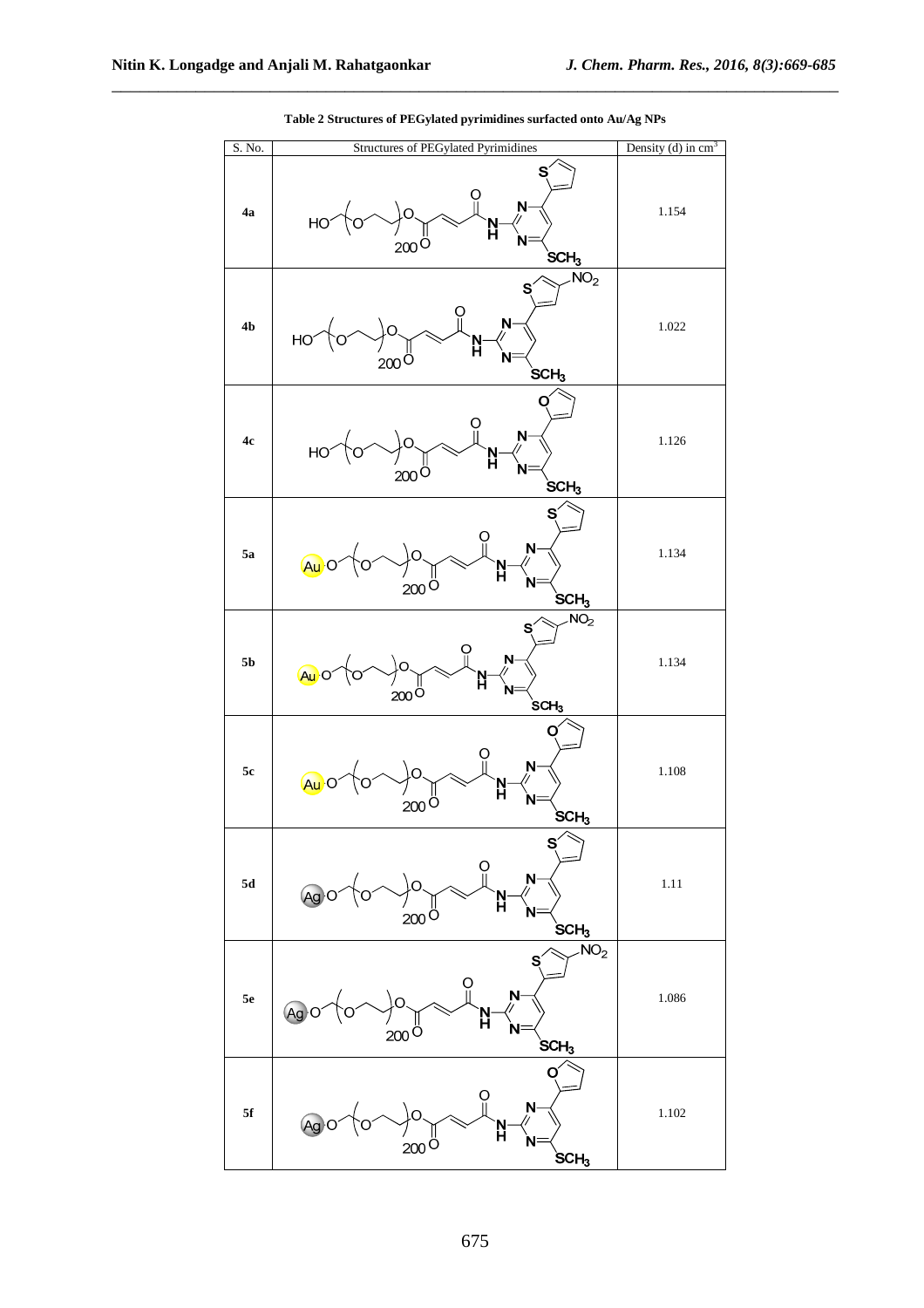# *Biology*

# **Antioxidant activity**

*DPPH assay method* 

Free radical scavenging activity of the test compounds **4** and **5** was determined by the1,1-diphenyl picrylhydrazyl (DPPH) assay method[18]. Drug stock solution (1 mg mL<sup>-1</sup>) was diluted to final concentrations of 2, 4, 6, 8 and 10 mg mL<sup>-1</sup> in methanol. DPPH methanol solution (1 mL, 0.3 mmol) was added to 2.5 mL drug solutions of different concentrations and allowed to react at room temperature,30 min later; the absorbance was measured at 518 nm. Lowered absorbance of the reaction mixture indicated higher free radical scavenging activity and was calculated as per the following equation.

\_\_\_\_\_\_\_\_\_\_\_\_\_\_\_\_\_\_\_\_\_\_\_\_\_\_\_\_\_\_\_\_\_\_\_\_\_\_\_\_\_\_\_\_\_\_\_\_\_\_\_\_\_\_\_\_\_\_\_\_\_\_\_\_\_\_\_\_\_\_\_\_\_\_\_\_\_\_

DPPH Scavenging effect  $=\left|\frac{(Abs\ control - Abs\ blank) \times 100}{Abs\ control}\right|$  $\boxed{Abs\ control}$ 

### *Anti-proliferative activity*

### *Assay principle*:

In this assay the viability of chemically treated cells are measured by a dye, Resazurin or Alamar blue (AB). AB, a non-fluorescent indicator dye, is converted to bright red–fluorescent resorufin via the reduction reactions of metabolically active cells. The amount of fluorescence produced is directly proportional to the number of living cells.

*Protocol:* Standard Alamar blue assay protocol for cell viability assay was used. U2OS human osteosarcoma cells were grown in RPMI-1640 medium, MB231 human breast cancer cell line were grown in DMEM medium, and SW480 cells were grown in Leibovitz's L-15 medium. All the cell culture media were supplemented with 10% FBS, 0.1% nonessential amino acids, 100 µM/mL penicillin, and 100 unit/mL streptomycin. The cells were separately seeded into 96-well plates at the density of  $1x10^4$  cells/well and incubated at 37  $^0C$ , 5% CO<sub>2</sub> for 24 hours before experiment. Next day, the medium was replaced with medium containing appropriate concentration of the compounds. Test compounds were diluted with corresponding culture media to different concentrations. Pure drug, doxorubicin was used as control. The maximum concentration of each compound was 4000µg/mL. 1/6 dilution was used for each compound. The cells were treated for 48 h and 2µL of Alamar blue was added to each well and incubated for two hours. Fluorescence intensity was read with plate reader the percentage growth inhibition was observed. IC<sub>50</sub> value was calculated from the graph. The effect of all new compounds on various cancer cell lines U2OS, MB231 and SW480 was observed and results are reported. Growth inhibition % was compared with standard drug doxorubicin. For rows, alcohol was added to generate killed cells.

### **RESULTS AND DISCUSSION**

### *Chemistry*

The focal point of our research was to determine effective synthetic routes for the preparation of novel pyrimidine hybrids. We have developed facile methods to prepare high value pyrimidine derivatives adorned with thiophene and furan ring within the same molecular framework. Another convenient methodology has been efficiently employed to afford their nitro derivative.

The synthesis of 4-(methylthio)-6-(thiophen-2-yl) pyrimidin-2-amine **3** was accomplished starting with 2-acetyl thiophene **1**. NaH in dry toluene at 0°C was added to 2-acetyl thiophene **1** with constant stirring for 10 min. Carbon disulphide and methyl iodide were added to the cold solution and the reaction mixture was kept for 24 h under stirring condition furnished 3,3-bis(methylthio)-1-(thiophen-2-yl)prop-2-en-1-one **2**. However, reaction of **2** with guanidine carbonate and NaH in dry DMF afforded 4-(methylthio)-6-(thiophen-2-yl) pyrimidin-2-amine **3** under reflux for 6 h.

The PEGylation chemistry has been successfully demonstrated at the amino group situated at C-2 of pyrimidine hybrids (Scheme 5). To couple a PEG to a pyrimidine molecule, it is first necessary to 'activate' the polymer by converting the hydroxyl terminus to some functional group capable of reacting with the functional group situated on pyrimidine molecule. We opted to activate the PEG by converting it to its acid derivative and coupling it with amino group of pyrimidine molecule. This PEGylation methodology involves conjugation of pyrimidine onto hetero bifunctional PEG derivatives having –OH on one terminus and -COOH on the other for covalent attachment of amino group. The free carboxyl group was used for conjugation via amine coupling. We have determined that this conjugation proceeds through formation of amide linkage between the PEG chain and pyrimidines under mild reaction conditions.

"Small is beautiful": today we know that small is not only beautiful but also smart and powerful. This is our one of the major concerns in synthesis of gold and silver nanoparticles with specific core, size and morphology. We have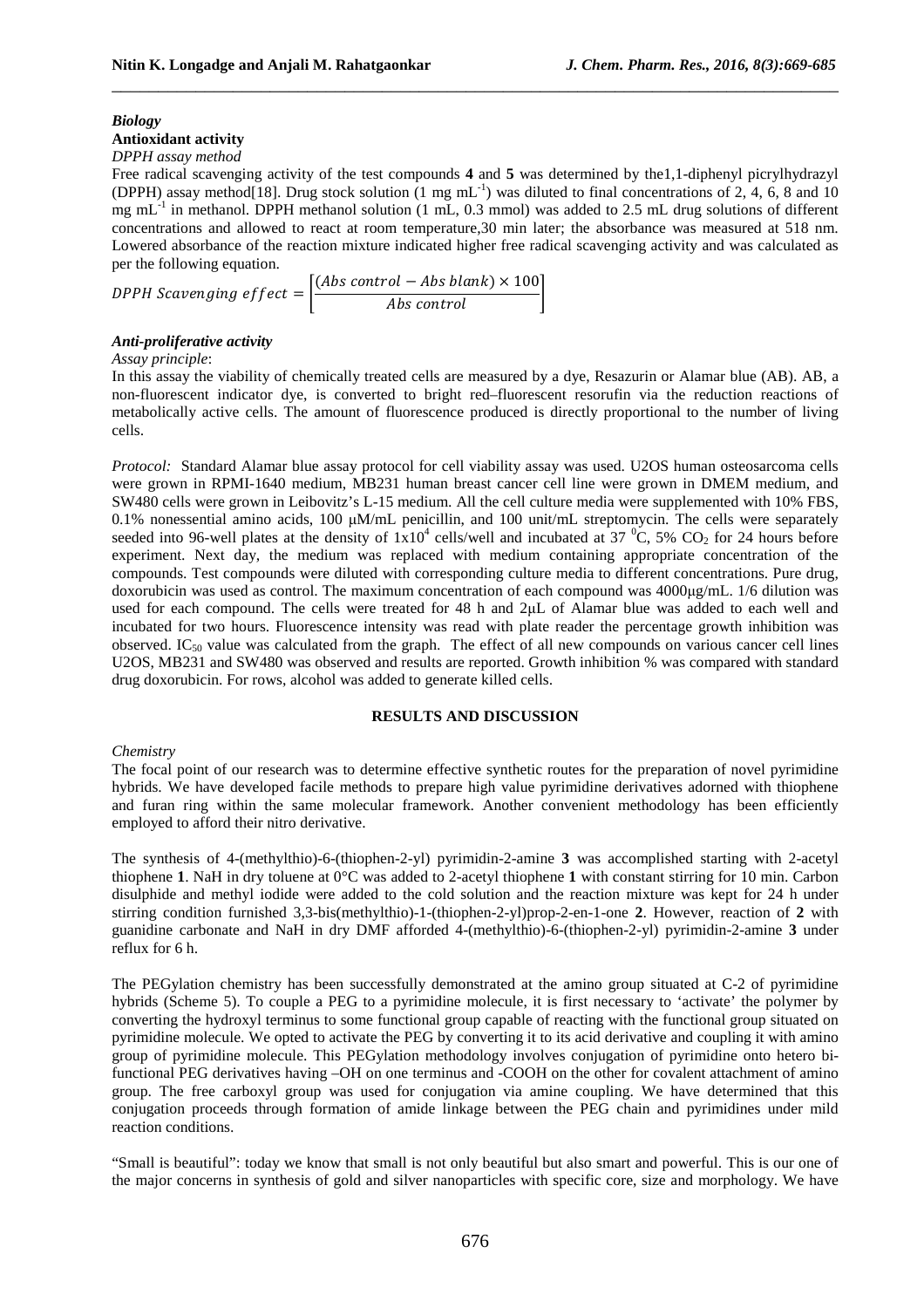advanced our earlier work on in-vitro anticancer evaluation of PEGylated quinolones against diverse cancer cell lines such as HCT116, H1299, COLO 205, MDA-MB 231, MDA-MB 468, SW 480 and SW 620. The results prompted us to investigate PEGylated pyrimidines and their gold and silver nano-particle conjugated derivatives against diverse cancer cell lines.

\_\_\_\_\_\_\_\_\_\_\_\_\_\_\_\_\_\_\_\_\_\_\_\_\_\_\_\_\_\_\_\_\_\_\_\_\_\_\_\_\_\_\_\_\_\_\_\_\_\_\_\_\_\_\_\_\_\_\_\_\_\_\_\_\_\_\_\_\_\_\_\_\_\_\_\_\_\_

The nanoparticles of gold were prepared by reduction of gold hypochlorite with freshly prepared tri-sodium citrate whereas silver nano particles were prepared by boiling  $AgNO<sub>3</sub>$  solution with sodium citrate buffer. The formation of Au/Ag nanoparticles was confirmed by change in color of reaction mixture and UV-visible spectroscopic analysis. The size of nanoparticles has been confirmed by TEM, showed the formation of spherical 20 nm sized particles. All nano particles were stored at room temperature in dark bottles and were generally used within 1-2 months after preparation.

The surface passivation means adding biomolecule functionality onto the surface of metal nanoparticles to improve the specificity and internalization of nanoparticles in various biomedical applications. To increase the targeting potential and circulation time, we have incorporated the surface passivation of nanoparticles. Pyrimidine hybrids, pharmacophores linked with the polyfunctional PEGylated polymer have been successfully attached to nanoparticles. Initially, PEGylated pyrimidines displayed a green fluorescence. The progress of surface passivation on to nanoparticle was confirmed by gradual decrease of fluorescence quenching effect.

We have prepared novel PEGylated pyrimidine derivatives possessing favorable reaction kinetic in both the Staudinger and Mitsunobu etherification reactions. Furthermore, the synthesized compounds **4** and **5** were evaluated for their antioxidant activity, *in-vitro* anti-cancer.

The chemical structures of the target compounds were confirmed by IR,  $^1$ HNMR,  $^{13}$ CNMR, MASS, CHN analysis, TEM, XRD and UV spectroscopy.

Contributing to the elucidation of the structures of compounds **3a-c** (Table 1), the infrared spectra showed two peaks at 3400-3200cm<sup>-1</sup> corresponding to  $-NH_2$  group, peaks at 2920-2915cm<sup>-1</sup> owing to  $-CH_3$ , peaks at 1610-1590 described –C=C- stretching in aromatic ring. IR spectra of compound **4a-c** exhibited intense broad peaks at 3395- 3320cm<sup>-1</sup>accounted for –OH and –NH group. The peaks at 2925-2915cm<sup>-1</sup> appeared due to -CH<sub>2</sub>-PEG. The characteristic bands associated with esters and ethers of PEG linker appeared at 1720 and 1625cm-1respectively.

<sup>1</sup>HNMR (CDCl<sub>3</sub>/DMSOd<sub>6</sub>) was nicely resolved for compounds **3a-c** and showed singlets in the range of δ 2.45-2.64 resonating for –SCH<sub>3</sub> protons, appearance of –NH<sub>2</sub> protons as a characteristic singlet in the range of  $\delta$  4.80-5.04, aromatic protons of pyrimidine ring in the range of  $\delta$  6.36-6.76, supported the assigned structure. The signals appeared at δ 7.01-7.99 resolved aromatic protons of thiophene/furan attached to pyrimidine ring at C-6 in all **3a-c**. In<sup>1</sup>HNMR spectra of compounds **4a-c**, disappearance of the signals  $\delta$  4.80-5.04 of –NH<sub>2</sub> protons and the appearance of multiplets in the up field δ 3.22-4.55 for PEG polymer clearly indicated the formation of PEGylated pyrimidines. Additionally, the characteristics signals appeared at δ4.81-5.67 confirmed the formation of new functionality - CONH by PEG polymer and pyrimidine linkages.<sup>13</sup>CNMR spectra of **3a-c** also supported the assigned structures. The signals at  $\delta$  126-129 ppm indicated the presence of thiophene ring in **3a**. The <sup>13</sup>CNMR spectra also supported the structures of **4** and **5**. Peaks in the range of  $\delta$ 12.56-13.96 ppm related to the –SCH<sub>3</sub> and signals in the range of δ164-169 ppm indicated the presence of carbonyl carbon (-C=O). Signals at δ60.29-72.34 indicated the presence of PEG linker and -CH<sub>2</sub> linkages appeared at downfield region due to ether linkages. The mass spectral data also lent credence to the assigned structures.

### *Characterization of the colloidal gold and silver nanoparticles*

### *UV-Visible Spectroscopy*

Initially, the formation of gold/silver nanoparticles was visually confirmed by color change from colorless to yellowish for silver and ruby red for gold nanoparticles. The reaction was completed within 10 and 30min respectively. The preliminary investigation of formation of the gold and silver nanoparticles was carried out by UVvisible spectroscopic analysis. A medium peak of absorbance at higher wavelength 518nm was observed. The intensity of the peak was increased in 10 min which confirmed the formation of Au nano particles. There was no significant shift of absorption observed but the intensity of the peak was steadily increased as the function of time reaction. In case of silver nanoparticles, the absorption was observed at 400 nm, similarly the intensity of the peak was steadily increased as the function of time reaction. The formation of gold and silver nanoparticles was also supported by TEM analysis. The gold and silver nanoparticles were observed to be extremely stable in the solution even for eight weeks after their synthesis. The results were in accordance with the literature methods[19]. The plots of the absorbance at  $\lambda_{\text{max}}$  (nm) vs. time (min) of reaction were shown in the sets of Figure 2a and b and ratified the rapid formation of nanoparticles in this process. From the UV-visible spectra, it was found that the reduction of Au<sup>3+</sup>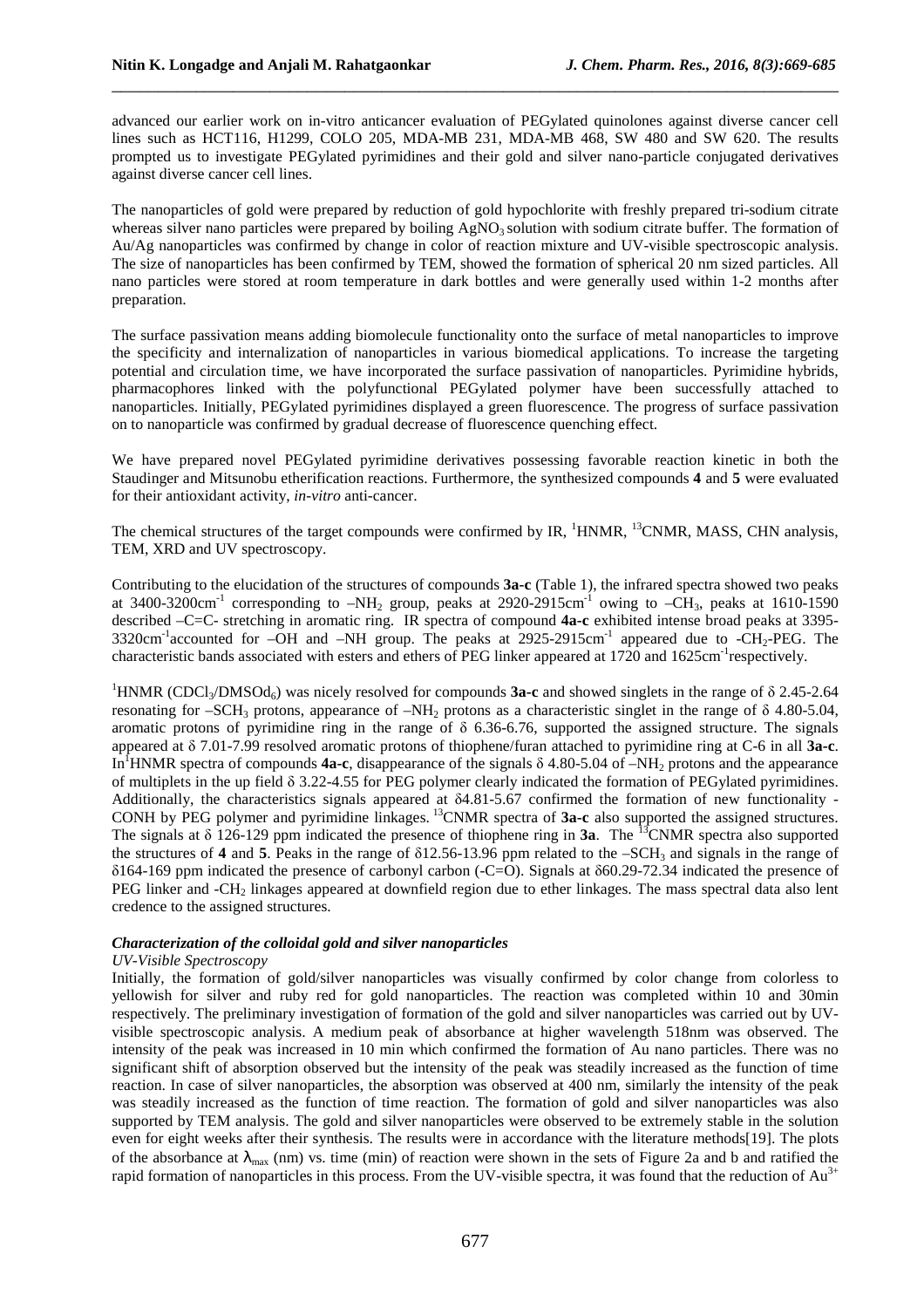and  $Ag<sup>+</sup>$  ions were completed within 10-30 min respectively. The formation of gold nanoparticles was faster than the silver nanoparticle which was mostly likely due to the difference in the reduction potential of two metal ions.

\_\_\_\_\_\_\_\_\_\_\_\_\_\_\_\_\_\_\_\_\_\_\_\_\_\_\_\_\_\_\_\_\_\_\_\_\_\_\_\_\_\_\_\_\_\_\_\_\_\_\_\_\_\_\_\_\_\_\_\_\_\_\_\_\_\_\_\_\_\_\_\_\_\_\_\_\_\_

The preliminary characterization of compound **4a** was done by UV-Visible, CHN, IR, <sup>1</sup>HNMR, <sup>13</sup>CNMR and MASS. The UV-visible analysis of compound **4a** showed the absorbance at 325nm (Figure 2c).



**Fig. 2 UV-Vis spectrum of a) gold, b) silver nanoparticles and c) PEGylated-pyrimidine** 

We speculated that the PEGylated pyrimidines were linked with the nanoparticles the surface passivation was confirmed by UV-Visible analysis depicted in the Figure3a and b for gold and silver nanoparticles respectively. The attachment of PEGylated pyrimidines onto the surface of gold/silver nanoparticles was confirmed by fluorescence observed in UV-visible spectrophotometer.

In the Figure3a, a signal due to PEGylated pyrimidine was completely diminished. Moreover, no signal appeared at 518 nm for Au-nanoparticle. A new signal appeared at 528 nm showed a red shift which confirmed the formation of conjugated Au nanoparticles with PEGylated pyrimidines. The absorbance at 420 nm confirmed the formation of Ag-nanoparticle linked with PEGylated pyrimidine (Figure3b). In both the cases, the absorbance recorded in the red shift region, supported surface passivation of the nanoparticles loaded with PEGylated pyrimidines.



**Fig. 3 UV-Vis Spectrum of a) gold and b) silver nanoparticles conjugated with PEGylated pyrimidine** 

### *Transmission electron microscopy analysis (TEM)*

Direct evidence concerning the morphology and inter-particle spacing comes from transmission electron microscopy studies of colloidal gold/silver PEG solution on copper TEM grids. The TEM images of gold and silver nanoparticles are depicted in (Figure4a and b) respectively. Gold nanoparticles synthesized by the reported method have a propensity of forming the spherical particles. In addition, from the images it was observed that the particles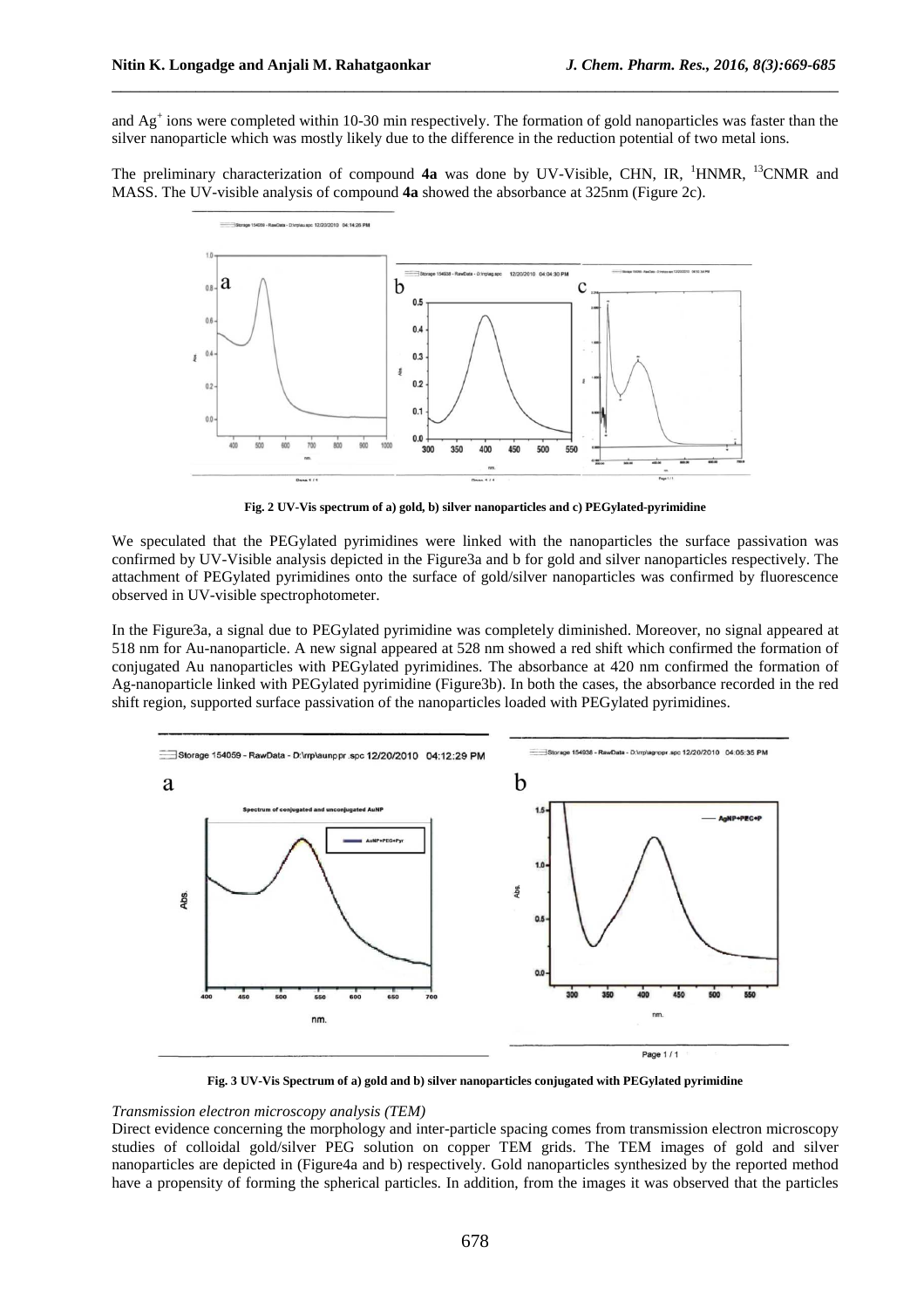formed with triangular and hexagonal shapes. The size of gold/silver nanoparticles was found in the range of 9 nm to 31 nm. The average size of the nanoparticle was found to be 12nm and 20nm respectively. The stability of the product is an important criterion in synthesizing nanoparticles. To stabilize the gold and silver nanoparticles, we employed PEG<sub>200</sub>. The Au/Ag nanoparticles were stable for two months, while those without stabilizer were stable for one week. The cluster formation was observed by agglomeration of two to many gold/silver nanoparticles. The examination of these images verifies the fact that the size of the nanoparticles are uniform and defined solely by particle diameter, the particles are closely spaced in the form of clusters and strings. The tendency of formation of aggregation of particles was observed in both the cases. In general, it is known that, by electrostatic factors, colloidal particles are negatively charged and thus naturally repel one another. But in both the cases, we observed the occurrence of aggregation however the inter-particle repulsion is predominated.

\_\_\_\_\_\_\_\_\_\_\_\_\_\_\_\_\_\_\_\_\_\_\_\_\_\_\_\_\_\_\_\_\_\_\_\_\_\_\_\_\_\_\_\_\_\_\_\_\_\_\_\_\_\_\_\_\_\_\_\_\_\_\_\_\_\_\_\_\_\_\_\_\_\_\_\_\_\_



**Fig. 4 TEM, SAED and size distribution histogram from TEM analysis (left to right) of a) gold and b) silver nanoparticles** 

The selected area electron diffraction patterns(SAED) and size distribution of gold and silver nanoparticles are shown in the Figure4a and b. Electron diffraction pattern confirmed the formation of crystalline gold and silver nanoparticle.

### *X-ray diffraction analysis (XRD)*

The XRD pattern recorded for both gold and silver nanoparticles show four intense peaks in the whole spectrum of 2θ values ranging from 20 to 80. Figure5a and b shows the XRD patterns obtained for the silver and gold nanoparticles. The presence of intense peaks of nanoparticles  $(1\ 1\ 1)$ ,  $(2\ 0\ 0)$ ,  $(2\ 2\ 0)$  and  $(3\ 1\ 1)$  appeared which are indexed as crystalline gold and silver face centered cubic phase. The standard XRD patterns for Au and Ag are almost similar [Joint Committee on Powder Diffraction Standards (JCPDS) file no: 01-1174 for Au and 04-0783 for Ag]. The XRD pattern thus clearly shows that the gold and silver nanoparticles formed by the chemical reduction of AuCl<sub>4</sub><sup> $-$ </sup> and Ag<sup> $+$ </sup> ions are crystalline in nature.

The broadening of Bragg's peak indicated the formation of gold and silver nanoparticles. The mean size of gold and silver nanoparticles was also calculated using the Debye–Scherrer's equation by determining the width of the (1 1 1) Bragg's reflection. The mean size of gold and silver nanoparticles determined from XRD patterns are well in accordance with from the size analyzed from TEM images. In present case, the average diameter obtained from TEM and XRD analysis was12nm and 20 nm for gold and silver nanoparticles respectively.



**Fig. 5 XRD patterns of (a) gold and (b) silver nanoparticles**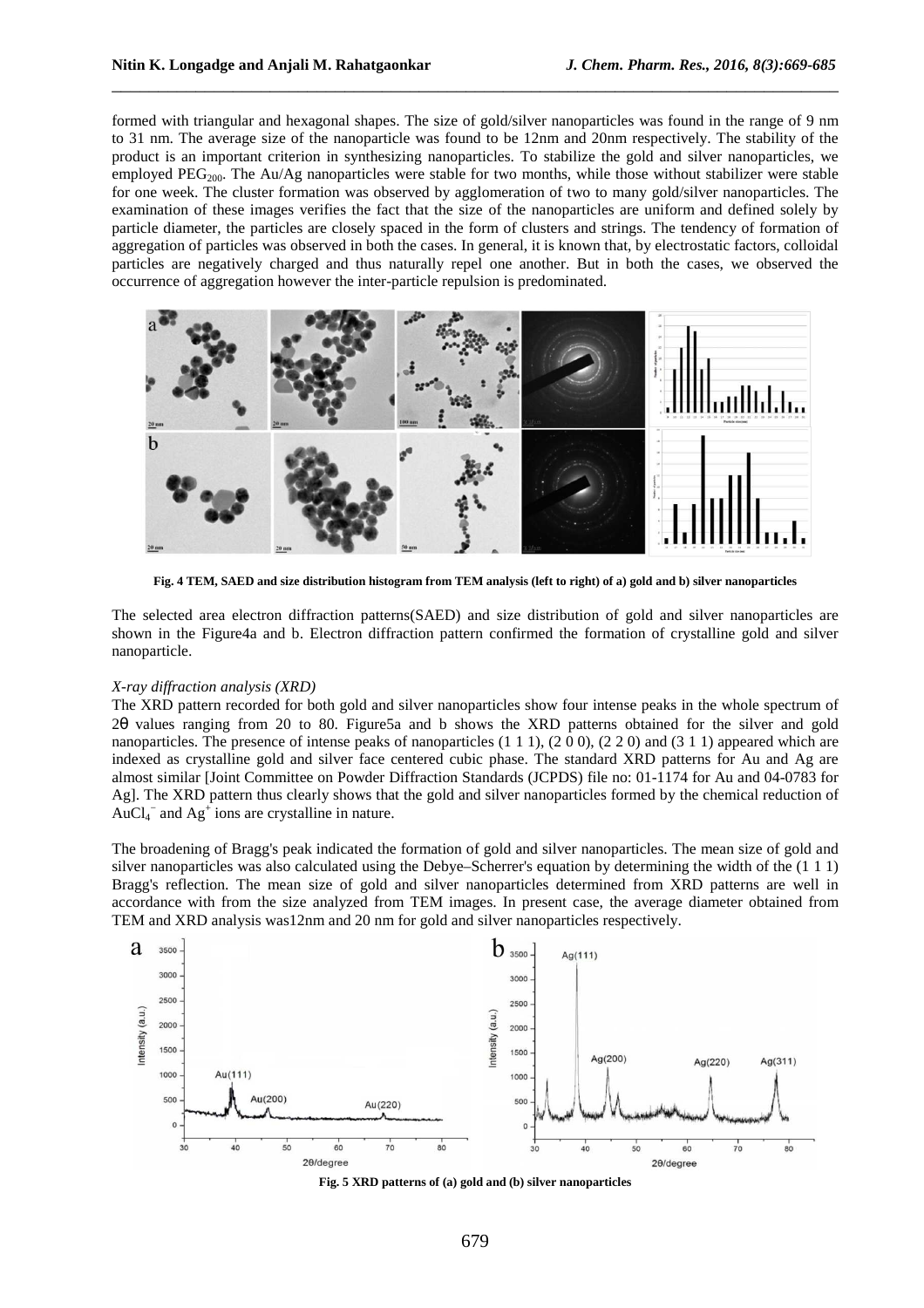We observed the formation of gold and silver particles uniformly. In surface passivation we presume that once the nuclei after reaction with Au and Ag ions get formed, adsorption of –OH takes place on the surface. In this step which might serve as the rate determining for the growth of the particles in Figure6a-b and displayed a significant role.

\_\_\_\_\_\_\_\_\_\_\_\_\_\_\_\_\_\_\_\_\_\_\_\_\_\_\_\_\_\_\_\_\_\_\_\_\_\_\_\_\_\_\_\_\_\_\_\_\_\_\_\_\_\_\_\_\_\_\_\_\_\_\_\_\_\_\_\_\_\_\_\_\_\_\_\_\_\_

Also the possibility of adsorption at specific planes cannot be ruled out thus facilitating the growth of specific shape of the particles in Figure6a-b. The diffused density has been observed suggested the surface passivation of PEGylated aminopyrimidines on to gold and silver nanoparticles.



**Fig. 6 TEM image of a) gold and b) silver nanoparticles conjugated with PEGylated pyrimidine** 

### *Antioxidant activity*

Free radical scavenging activity of the test compounds **4** and **5** was determined by the 1,1-diphenyl picrylhydrazyl (DPPH) assay method[18]. Drug stock solution (1 mg mL-1) was diluted to final concentrations of 20, 40, 60, 80 and 100µg mL-1 in methanol. DPPH methanol solution (1 mL, 0.3 mmol) was added to 2.5 mL drug solutions of different concentrations and allowed to react at room temperature. After 30 min the absorbance values were measured at 518 nm and converted into the percentage antioxidant activity. Methanol was used as the solvent and ascorbic acid as the standard. The percentage of inhibition extrapolated against concentration is depicted in Figure 7. Results are presented in Table 3. The standard drug used was ascorbic acid. The DPPH scavenging effect is given by the formula:

$$
DPPH Scavending effect = \left[\frac{(Abs\ control - Abs\ blank) \times 100}{Abs\ control}\right]
$$

**Table 3 Antioxidant activity of the compounds 4 and 5** 

| Compound       | 20         | 40         | 60                                  | 80         | 100                                 |
|----------------|------------|------------|-------------------------------------|------------|-------------------------------------|
| Code           | $\mu$ g/ml | $\mu$ g/ml | $\underline{\mu}\,\underline{g}/ml$ | $\mu$ g/ml | $\underline{\mu}\,\underline{g}/ml$ |
| 4a             | 14         | 17         | 20                                  | 22         | 25                                  |
| 4 <sub>b</sub> | 14         | 16         | 16                                  | 22         | 28                                  |
| 4c             | 6          | 6          | 8                                   | 9          | 10                                  |
| 5a             | 16         | 21         | 25                                  | 28         | 32                                  |
| 5b             | 12         | 18         | 20                                  | 24         | 28                                  |
| 5c             | 5          | 7          | 8                                   | 8          | 9                                   |
| 5d             | 14         | 14         | 18                                  | 23         | 30                                  |
| 5e             | 13         | 16         | 22                                  | 24         | 26                                  |
| 5f             | 5          | 6          | 7                                   | 9          | 10                                  |
| Ascorbic acid  | 10         | 15         | 20                                  | 33         | 56                                  |

From Table 3 it was found that **5a** and **5d** displayed excellent antioxidant activity at all concentrations. The rest of the compounds **4a, 4b, 5b** and **5e** also showed considerable antioxidant activity. The thiophene ring at pyrimidine nucleus connected to linker PEG with Ag and Au nanoparticles may be accountable for momentous antioxidant activity. The decline in antioxidant activity of compounds **4c, 5c** and **5f** suggested discarding the molecules for further investigation of anti-cancer activity.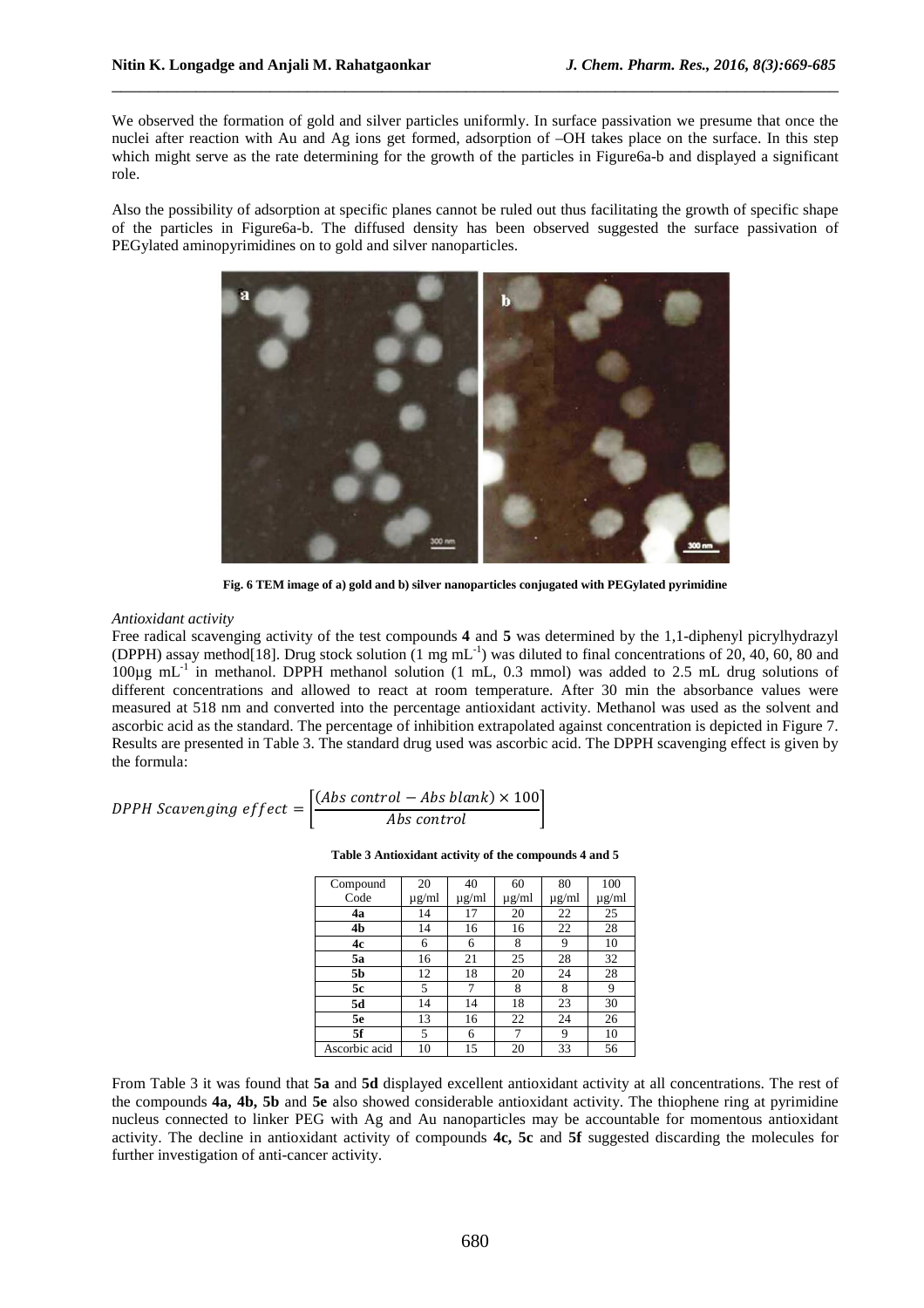The significant antioxidant activities of compounds **4** and **5** prompted us to investigate anti-proliferative activities of all these compounds.

\_\_\_\_\_\_\_\_\_\_\_\_\_\_\_\_\_\_\_\_\_\_\_\_\_\_\_\_\_\_\_\_\_\_\_\_\_\_\_\_\_\_\_\_\_\_\_\_\_\_\_\_\_\_\_\_\_\_\_\_\_\_\_\_\_\_\_\_\_\_\_\_\_\_\_\_\_\_



**Fig. 7 Antioxidant activity of compounds 4 and 5** 

### *Pharmacology*

*Anti-proliferative activity* 

The exact mechanism by which the gold and silver nanoparticle conjugated with biomolecule inducing anticancer activity is unclear but it is known that they are directly cytotoxic and many appear to have anti-mitochondrial activity as well as the formation of DNA strands breaks and DNA proteins cross links[20-23].

In the Alamar blue assay, the percentage of reduction of cancer cells is time dependent, thus, more percentage of reduction suggested the more proliferative activity of the cancer cells. The cell viability of U2OS human osteosarcoma cell line, MB231 human breast cancer cell line and SW480 colon carcinoma cell line was investigated at various concentrations of the tested compounds. All eight compounds were tested in Alamar blue assay (in the case of leukemia cells) for their anti-proliferative activity *in vitro* against three human cancer cell lines, U2OS osteosarcoma cell line, MB231 breast cancer cell line and SW480 colon carcinoma obtained from ATCC. Two sets of experimentations have been carried out at various concentrations to acquire the authenticity of the obtained results in percentage growth inhibition. From these observations, the percentage mean growth inhibition was calculated and the graphs were plotted as mean percentage growth inhibition. Doxorubicin (250  $\mu$ M) was applied as a referential cytotoxic agent (positive test control). The results of cytotoxic activity *in vitro* were expressed as an ID<sub>50</sub> (µM/mL), i.e., the concentration of compound, which inhibits the proliferation of 50% of tumor cells as compared to the control untreated cells. A value of less than 10µM/mL was considered as an anti-proliferative activity criterion for synthetic compounds.

The cytotoxicity results of tested compounds in U2OS and doxorubicin are depicted in Table 4 **(**Figure8).The relative study of concentrations of synthesized compounds and doxorubicin was compared; it was observed that at 4000µM the compounds showed the highest inhibition, whereas doxorubicin showed highest inhibition at 333µM. These outcomes suggested that the efficacy of the test compounds is 12 folds lesser than doxorubicin. The  $IC_{50}$ values are illustrated in Table 4. The IC<sub>50</sub> values of compounds **4a, 4b, 5b, 5d**, were 13  $\mu$ M, 26  $\mu$ M, 16  $\mu$ M, 33  $\mu$ M respectively. Compounds **3a, 3b** and **5a** possessed highest  $IC_{50}$  values i.e., in the range 181 to 526 $\mu$ M. Compound **5e** possessed IC<sub>50</sub> value 81. These IC<sub>50</sub> values suggested that compounds **4a, 4b, 5b** and **5d** have highest anticancer activity. Compound **5e** has good activity while the rest of the compounds possess moderate anticancer activity.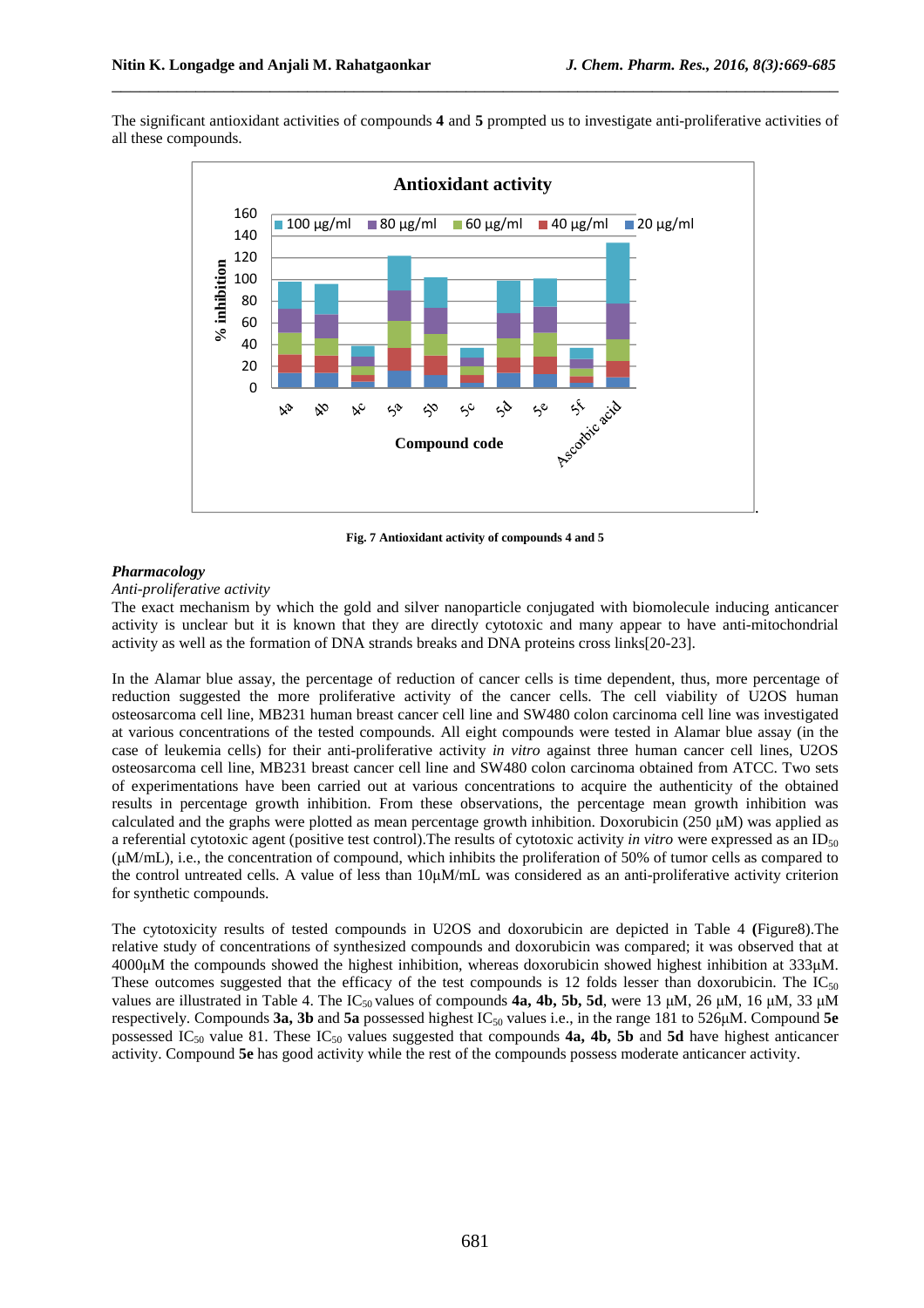| Sr. No | Conc.     | 3a  | 3b  | 4a  | 4b  | 5a  | 5b  | 5d  | 5e  | Conc. | Doxo. |
|--------|-----------|-----|-----|-----|-----|-----|-----|-----|-----|-------|-------|
|        | 4000      | 102 | 105 | 93  | 102 | 102 | 102 | 102 | 102 | 333   | 101   |
| 2      | 667       | 72  | 53  | 104 | 100 | 100 | 75  | 104 | 102 | 56    | 103   |
| 3      | 111       | 47  | 41  | 83  | 63  | 39  | 19  | 58  | 27  | 9     | 100   |
| 4      | 19        | 46  | 48  | 56  | 49  | 40  | 51  | 48  | 44  | 2     | 84    |
| 5      | 3         | 36  | 43  | 38  | 35  | 26  | 43  | 34  | 40  | 0.3   | 57    |
| 6      |           | 34  | 46  | 45  | 31  | 25  | 31  | 29  | 41  | 0.04  | 38    |
|        | $\Omega$  | 27  | 41  | 31  | 19  | 17  | 24  | 23  | 32  | 0.01  | 8     |
| 8      | $IC_{50}$ | 181 | 526 | 13  | 26  | 213 | 16  | 33  | 81  | 0.18  |       |

**Table 4 % Growth inhibition in U2O Sosteosarcoma cell line** 

\_\_\_\_\_\_\_\_\_\_\_\_\_\_\_\_\_\_\_\_\_\_\_\_\_\_\_\_\_\_\_\_\_\_\_\_\_\_\_\_\_\_\_\_\_\_\_\_\_\_\_\_\_\_\_\_\_\_\_\_\_\_\_\_\_\_\_\_\_\_\_\_\_\_\_\_\_\_



**Fig. 8 Anti-proliferative activity of compounds 3a, b - 4a, b, 5a, d, b, e and doxorubicin against: U2OS cancer cell line** 

The percentage growth inhibition of MB231 and SW480 cancer cell lines are exemplified in Tables 5 and 6 at various concentrations and results are compared with doxorubicin. The  $IC_{50}$ values ranging from 137 to 530µMindicated that the compounds exhibited moderate potency in MB231 **(**Table 5, Figure9**).** However, compounds **4a** and **4b** having IC<sub>50</sub> values 19 & 46 $\mu$ M respectively, anticipated the highest anticancer activity against MB231 human breast cancer cell.

**Table 5 % Growth inhibition in MB231breast cancer cell line** 

| Sr. No | Conc.     | 3a  | 3b  | 4a  | 4b  | 5a  | 5b  | 5d  | 5e  | Conc. | Doxo. |
|--------|-----------|-----|-----|-----|-----|-----|-----|-----|-----|-------|-------|
|        | 4000      | 101 | 101 | 98  | 101 | 101 | 101 | 100 | 101 | 333   | 100   |
| 2      | 667       | 56  | 54  | 100 | 101 | 102 | 102 | 102 | 100 | 56    | 100   |
| 3      | 111       | 34  | 36  | 79  | 70  | 33  | 44  | 47  | 43  | 9     | 99    |
| 4      | 19        | 34  | 39  | 38  | 41  | 26  | 40  | 33  | 40  | 2     | 89    |
| 5      | 3         | 33  | 41  | 45  | 48  | 37  | 44  | 39  | 43  | 0.3   | 75    |
| 6      |           | 31  | 38  | 45  | 34  | 34  | 35  | 31  | 40  | 0.04  | 55    |
|        | $\theta$  | 30  | 22  | 31  | 24  | 63  | 35  | 29  | 37  | 0.01  | 41    |
| 8      | $IC_{50}$ | 512 | 530 | 19  | 46  | 247 | 168 | .37 | 181 | 0.03  |       |



**Fig. 9 Anti-proliferative activity of compounds 3a, b -4a, b,5a, d, b, e and doxorubicin against: MB231 cancer cell line** 

**Table 6 % Growth inhibition in SW480 colon cancer cell line** 

| Sr. No         | Conc.     | 3a       | 3b   | 4a  | 4b  | 5a  | 5b  | 5d  | 5e  | Conc. | Doxo. |
|----------------|-----------|----------|------|-----|-----|-----|-----|-----|-----|-------|-------|
|                | 4000      | 101      | 99   | 99  | 101 | 101 | 101 | 100 | 101 | 333   | 98    |
| $\overline{2}$ | 667       | 17       | 13   | 100 | 100 | 98  | 90  | 100 | 96  | 56    | 95    |
| 3              | 111       | $\theta$ | 10   | 27  | 14  | 15  | 16  | 14  | 7   | 9     | 97    |
| $\overline{4}$ | 19        | 6        | 10   | 3   | 13  | 17  | 24  | 14  | 12  | 2     | 74    |
| 5              | 3         | 13       | 6    | 12  | 12  | 21  | 31  | 18  | 29  | 0.3   | 66    |
| 6              |           | 10       | 5    | 11  | 13  | 21  | 16  | 20  | 20  | 0.04  | 44    |
| 7              | 0         | 14       |      | 8   | 13  | 18  | 9   | 10  | 13  | 0.01  | 37    |
| 8              | $IC_{50}$ | 1702     | 6090 | 287 | 294 | 346 | 215 | 289 | 213 | 0.1   |       |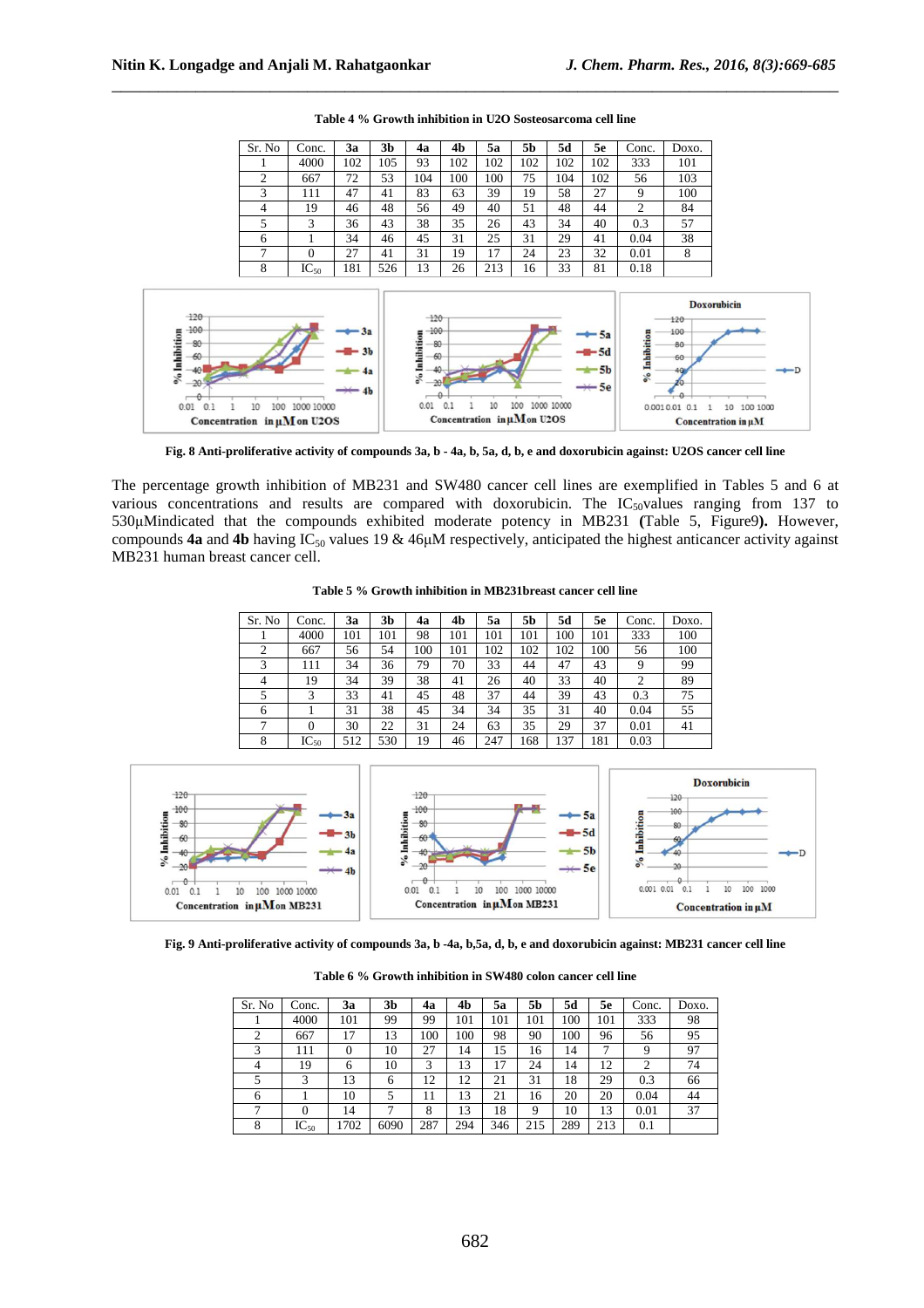In addition, all the compounds displayed moderated anticancer activity against the SW480 at  $IC_{50}$  concentration in the range from 213 to 609µM. Comparatively, **4a, 4b, 5b, 5d** and **5e** exhibited significant potency against all the said cancer cell line and the rest of the compounds displayed moderate activity (Table 6, Figure 10).

\_\_\_\_\_\_\_\_\_\_\_\_\_\_\_\_\_\_\_\_\_\_\_\_\_\_\_\_\_\_\_\_\_\_\_\_\_\_\_\_\_\_\_\_\_\_\_\_\_\_\_\_\_\_\_\_\_\_\_\_\_\_\_\_\_\_\_\_\_\_\_\_\_\_\_\_\_\_



**Fig. 10 Anti proliferative activity of compounds 3a, b -4a, b,5a, d, b, e and doxorubicin against: SW480 cancer cell line** 

The results summarized in the Table 7 (Figure 11), suggested that the compound **4a** proved to be a highly potent candidate against U2OS and MB231. These findings suggested that all the compounds exhibited significant to moderate anti-proliferative activity against U2OS human osteosarcoma, MB231 human breast cancer and SW480 colon carcinoma cell lines. When we compared the  $IC_{50}$  values of all the compounds, this implies that after PEGylation, these anti-cancer activities were enormously increased in multiples of 0.85 to 32.9 folds.

|     |                   |                   |      |                   | U2OS (Osteosarcoma cell line) | <b>MB231(Breast cancer cell line)</b> |                   |            |                   |                       | SW480 (Colon cancer cell) |                   |       |                   |                       |
|-----|-------------------|-------------------|------|-------------------|-------------------------------|---------------------------------------|-------------------|------------|-------------------|-----------------------|---------------------------|-------------------|-------|-------------------|-----------------------|
| Sr  |                   | <b>Before</b>     |      | After             | <b>Improvement in</b>         | <b>Before</b>                         |                   |            | After             | <b>Improvement</b> in | <b>Before</b>             |                   | After |                   | <b>Improvement</b> in |
| No. |                   | Pegylation        |      | Pegylation        | efficacy (Fold)               |                                       | <b>Pegylation</b> | Pegylation |                   | efficacy (Fold)       | Pegylation                |                   |       | Pegylation        | efficacy (Fold)       |
|     |                   | $IC_{50}$ values  |      | $IC_{50}$ values  |                               |                                       | $IC_{50}$ values  |            | $IC_{50}$ values  |                       | $IC_{50}$ values          |                   |       | $IC_{50}$ values  |                       |
|     |                   | in uM             |      | in uM             |                               |                                       | in µM             |            | in µM             |                       |                           | in µM             |       | in µM             |                       |
|     | 181               | (3a)              | 13   | (4a)              | 13.9                          | 512                                   | (3a)              | 19         | (4a)              | 26.9                  | 1702                      | (3a)              | 287   | (4a)              | 5.9                   |
|     | 181               | (3a)              | 213  | (5a)              | 0.85                          | 512                                   | (3a)              | 247        | (5a)              | 2.1                   | 1702                      | (3a)              | 346   | (5a)              | 4.9                   |
|     | 181               | (3a)              | 33   | (5d)              | 5.9                           | 512                                   | (3a)              | 137        | (5d)              | 3.7                   | 1702                      | (3a)              | 289   | (5d)              | 5.9                   |
|     | 526               | (3 <sub>b</sub> ) | 26   | (4b)              | 20.2                          | 530                                   | (3b)              | 46         | (4b)              | 11.5                  | 6090                      | (3 <sub>b</sub> ) | 294   | (4b)              | 20.7                  |
|     | 526               | (3 <sub>b</sub> ) | 16   | (5 <sub>b</sub> ) | 32.9                          | 530                                   | (3b)              | 168        | (5 <sub>b</sub> ) | 3.1                   | 6090                      | (3 <sub>b</sub> ) | 215   | (5 <sub>b</sub> ) | 28.3                  |
| 6.  | 526               | (3 <sub>b</sub> ) | 81   | (5e)              | 6.5                           | 530                                   | (3b)              | 181        | (5e)              | 2.9                   | 6090                      | (3b)              | 213   | (5e)              | 28.6                  |
|     | Doxorubicin=250uM |                   | 0.18 |                   |                               |                                       |                   | 0.03       |                   |                       |                           |                   | 0.1   |                   |                       |

| Table 7 Relative efficacy of compounds 3-5 |  |  |  |  |  |  |
|--------------------------------------------|--|--|--|--|--|--|
|--------------------------------------------|--|--|--|--|--|--|



**Fig. 11 Anti-proliferative activity of synthesized compounds against: a) U2OS b) MB231 and c) SW480Cancer cell line** 

## *Structure Activity Relationship*

Depending upon the structural features, the newly synthesized molecules **4** and **5** could be divided into three discrete segments viz. diversely substituted central core pyrimidine ring A, nanoparticle (Au/Ag) surfaced with PEG as zone B and thiophene or furan ring C (X=S or O) (Figure 12).

From Table 3 it was found that **5a** and **5d** displayed excellent antioxidant activity at all concentrations. The rest of the compounds **4a, 4b-5e** also showed considerable antioxidant activity. The thiophene ring at pyrimidine nucleus connected to linker PEG with Ag and Au nanoparticles may be accountable for momentous antioxidant activity. The decline in antioxidant activity of compounds **4c, 5c** and **5f** suggested discarding the molecules for further evaluation of anti-cancer activity. The significant antioxidant activities of compounds **4a-b** and **5a-b, d-e** prompted us to investigate anti-proliferative activities of all these compounds.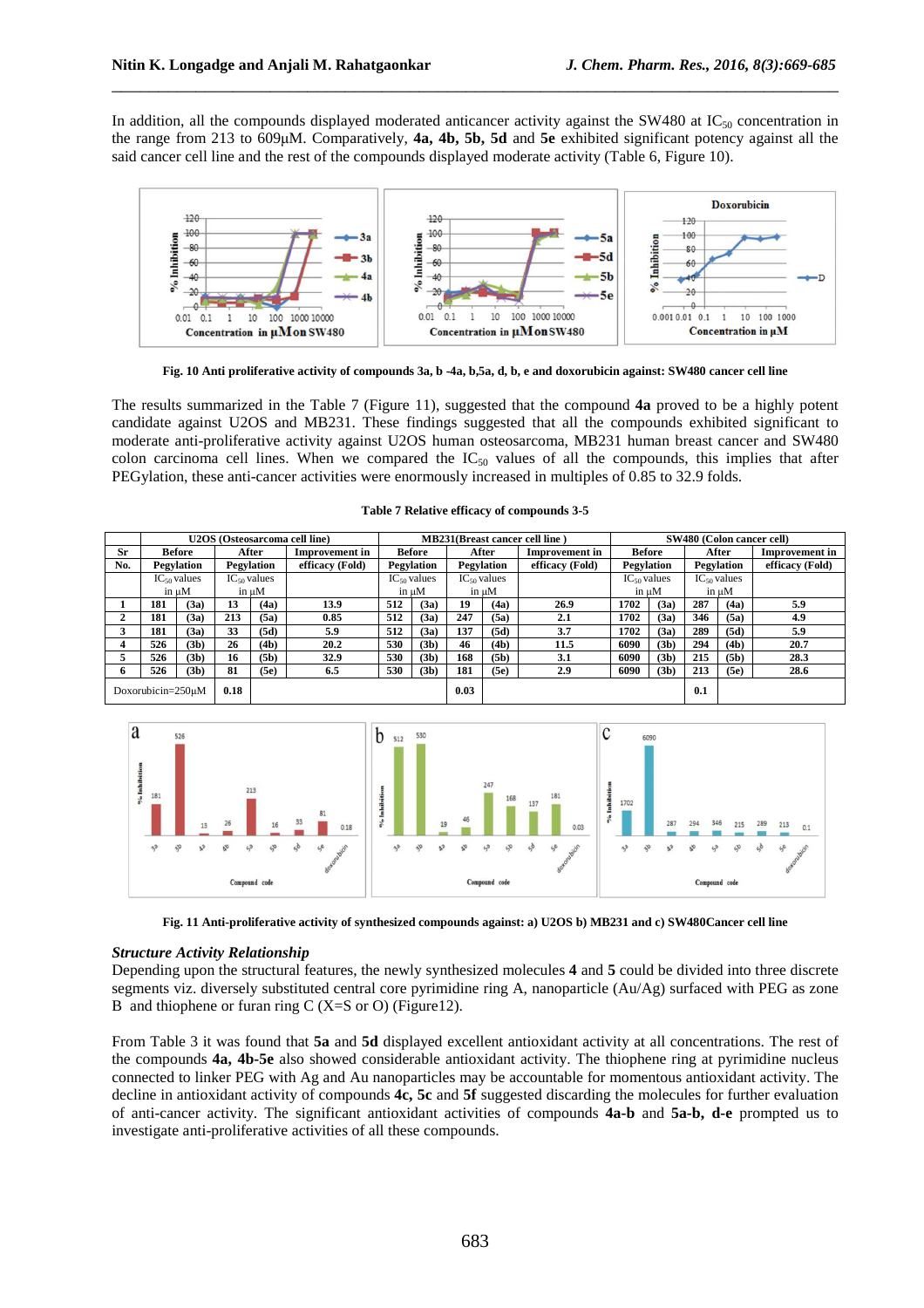

\_\_\_\_\_\_\_\_\_\_\_\_\_\_\_\_\_\_\_\_\_\_\_\_\_\_\_\_\_\_\_\_\_\_\_\_\_\_\_\_\_\_\_\_\_\_\_\_\_\_\_\_\_\_\_\_\_\_\_\_\_\_\_\_\_\_\_\_\_\_\_\_\_\_\_\_\_\_

**Fig. 12Structure activity relationship of 4 and 5** 

The exceptionally high anticancer activity of PEGylated pyrimidine derivatives is suggestive of the fact that the enhanced efficacy of molecules may be because of the high mobility of the end terminal of the tethered PEG molecules and due to the presence of inter-repulsive forces exerted between the hydrated PEG chains, there is a strong possibility of single PEG molecule conjugation with the approaching protein.

### **CONCLUSION**

In conclusion, a new class of surface functionalized PEGylated-4-(methylthio)-6-(4-nitro/thiophene/furan-2-yl) pyrimidin-2-amines were synthesized. These compounds were used for surface activation on to synthesized gold/silver nanoparticles. Target analogs **4** and **5** were tested for anti-oxidant activity; the results exhibited that the PEGylated amino pyrimidines with thiophene ring at C2 position and its nitro derivative displayed significant antioxidant activity compared to that of its furan counterpart. As the compounds **4** and **5** exhibited momentous antioxidant activity, we proceeded to explore them as anti-cancer agents.

In this study, two independent approaches that conjugating pyrimidines to  $PEG_{(200)}$  and mounting this passive targeting moieties onto the NPs were adopted to fabricate pyrimidine-PEG-AuNPs and pyrimidine-PEG-AgNPs. The NPs synthesized in this study were proven able to effectively target PEGylation to cancer cells, and showed profound apoptotic induction effect to those cells. Although the drug efficacy was compromised after conjugation with Au and Ag, the resultant could still make this moiety NPs a good candidate for anticancer therapy.

Our results supported the hypothesis that the nanoparticulated combinatorial drug delivery system for anticancer activities could improve the therapeutic outcome. The nanoparticle formulations described in this work were all simple, robust and easy to be fabricated. The materials chosen for the formulations were all bio-friendly, with minimum potential toxicity. Despite the positive and encouraging results with these nano particulate delivery systems observed in these studies, many further investigations remain to be done in the future, such as the genetic analysis of the therapeutic efficacy or alternative combination cocktail for other drugs or diseases.

### **Acknowledgements**

NKL express sincere gratitude to Dr. Mukund S. Chorghade, Dr. Manivasakam D. Palaniyandi and Ms. Tejashree Aurangabadkar for carrying out anti-cancer activity of synthesized compounds, Central instrumentation facility, Institute of Science, Nagpur for providing us Ultra Violet - Visible spectra, Department of Pharmacy, RTM Nagpur University for IR analysis, SAIF Chandigarh for <sup>1</sup>H NMR, <sup>13</sup>C NMR, and MASS analysis, SAIF IIT Mumbai for TEM analysis, SAIF IIT Chennai for elemental analysis. Special Thanks to UGC (UGC Major Project: 37-497/2009 [SR]), New Delhi for financial assistance.

### **REFERENCES**

[1] Z Wang. Drug Delivery Systems for Antiangiogenesis and Anticancer Activities Ph.D. thesis, Department of Pharmacy, Nation University of Singapore, Singapore, **2010**.

[2] NB Pathan; AM Rahatgaonkar; MS Chorghade. *Catalysis Communications*, **2011**, 12, 1170–1176.

[3] Z Wufu; C Chen; S Chengyu; X Shan; W Chunjiang; L Fei; X Hui; T Qidong; Z Pengwu. *European Journal of Medicinal Chemistry*, **2015**, 93, 64-73.